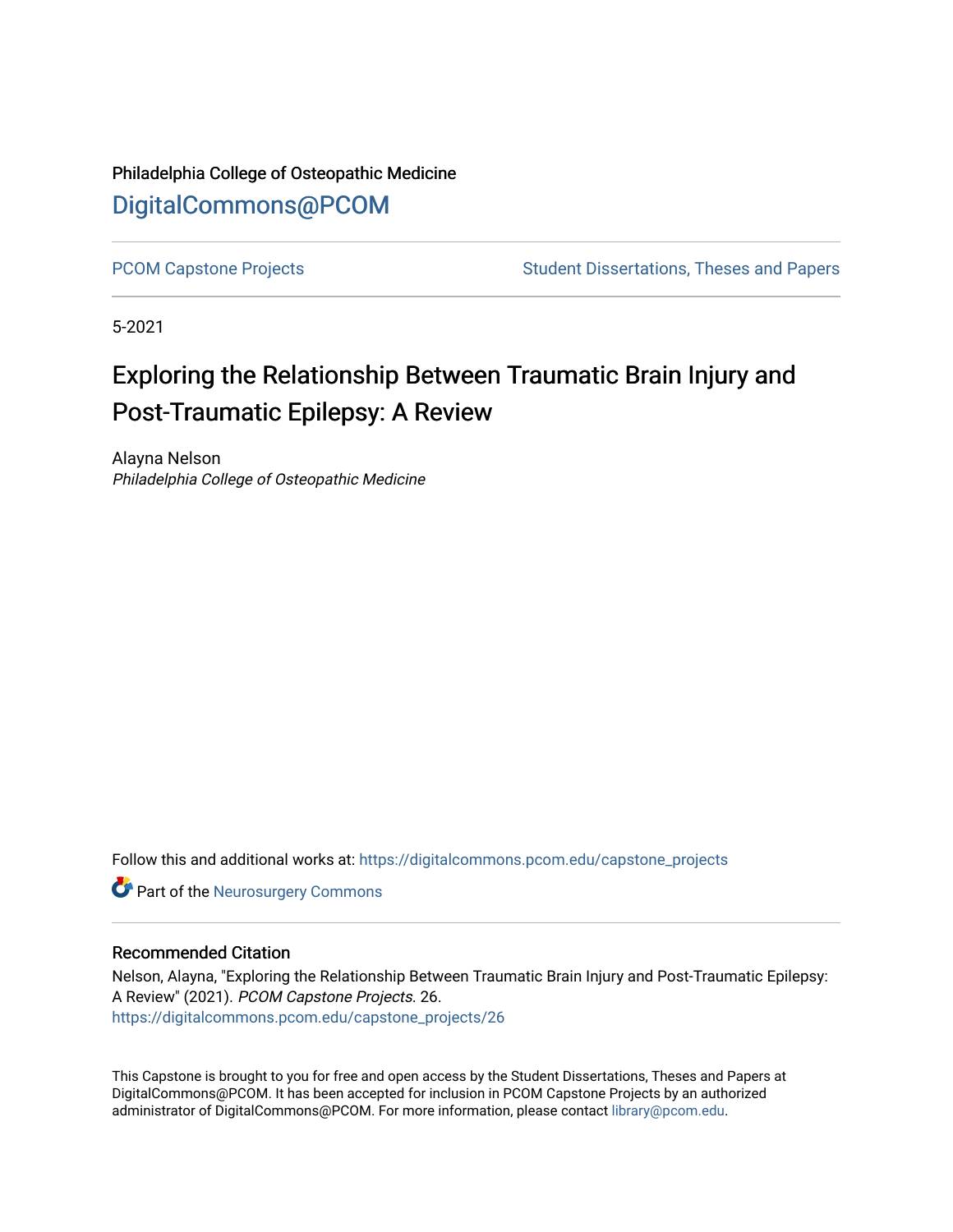Philadelphia College of Osteopathic Medicine Graduate Program in Biomedical Sciences School of Health Sciences

# **Exploring the Relationship Between Traumatic Brain Injury and Post-Traumatic**

**Epilepsy: A Review**

A Capstone in Neurobehavioral Sciences by Alayna Nelson Copyright 2021 Alayna Nelson

Submitted in Partial Fulfillment of the Requirements for the Degree of Master of Science in Biomedical Sciences, Neurobehavioral Sciences Concentration

May 2021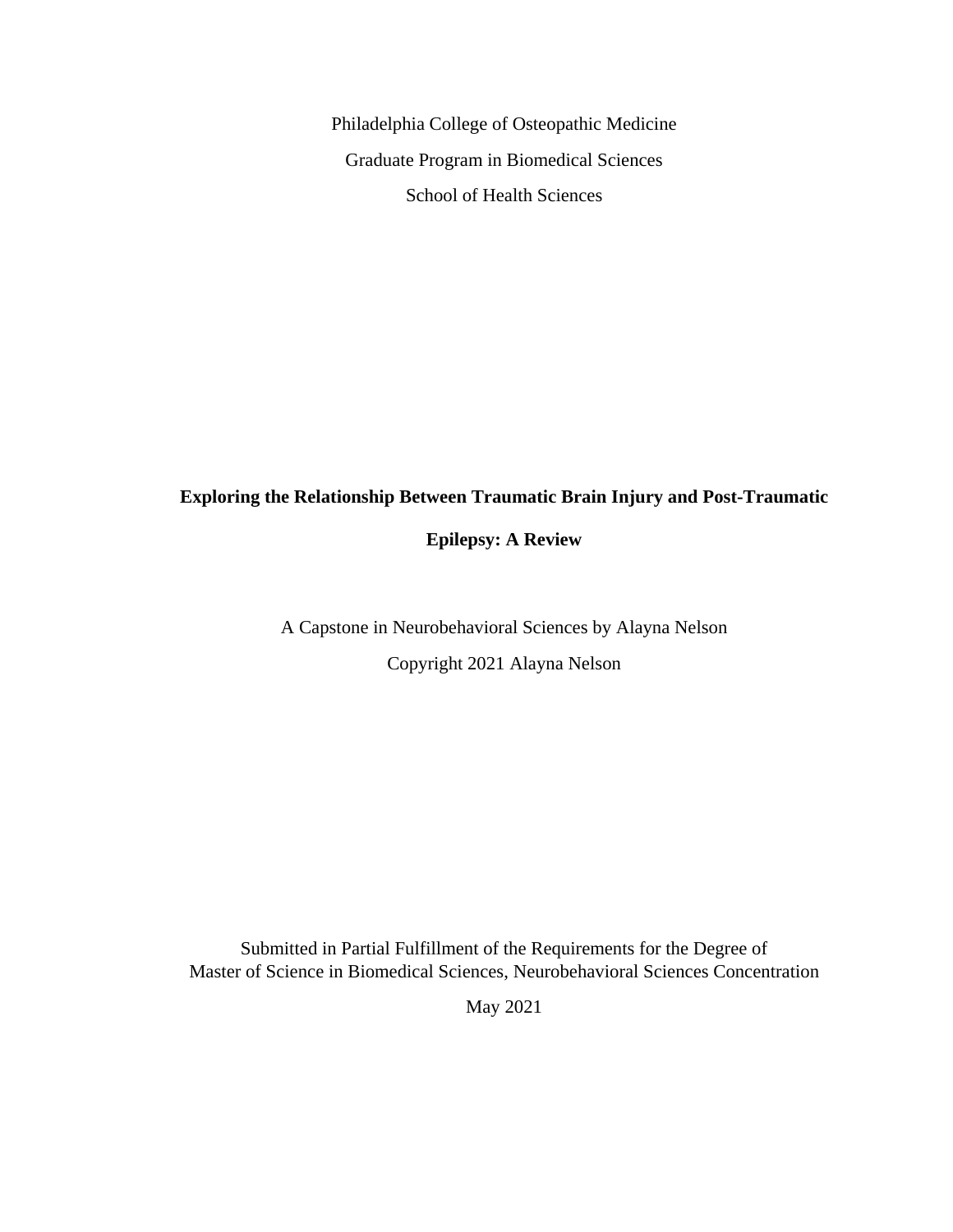# **ABSTRACT**

According to the Centers for Disease Control and Prevention (2020), traumatic brain injury (TBI) is considered a major public health problem in the United States. Each year, 2.53 million Americans, including 812,000 children, document a TBI-related emergency room visit (CDC, 2020). TBI is a disruption in the brain's normal function, caused by a bump or blow to the head or by penetrating head injury (CDC, 2020). These injuries range in severity and can cause damage to one or multiple areas of the brain (Oleksii et al., 2019). Mild TBI, often used synonymously with concussion, comprises more than 90% of TBI cases (Pitkänen et al., 2020). Additionally, secondary TBI processes can result in several long-term neurological disabilities (Webster et al., 2017). Post-Traumatic Epilepsy (PTE) is defined as a recurrent seizure disorder secondary to trauma to the brain and has been described as one of the most devastating complications associated with TBI, as it can lead to neurodegenerative and neurocognitive symptoms (Keith & Huang, 2019). Most cases of PTE are resistant to existing anti-epileptic drugs, making treatment extremely difficult (Webster et al., 2017).

The objective of this review is to explore the relationship between TBI and the development of PTE. A review of relevant literature from peer-reviewed publications, was focused on TBI, development of PTE, and potential diagnostic biomarkers for these conditions. It was found that elements of the neuroinflammatory response, including reactive astrogliosis and pro-inflammatory cytokines, may offer valuable insight into the development of PTE. Further research is needed to establish causal relationships, identify targets for therapeutic intervention, and ultimately prevent, manage, and treat PTE.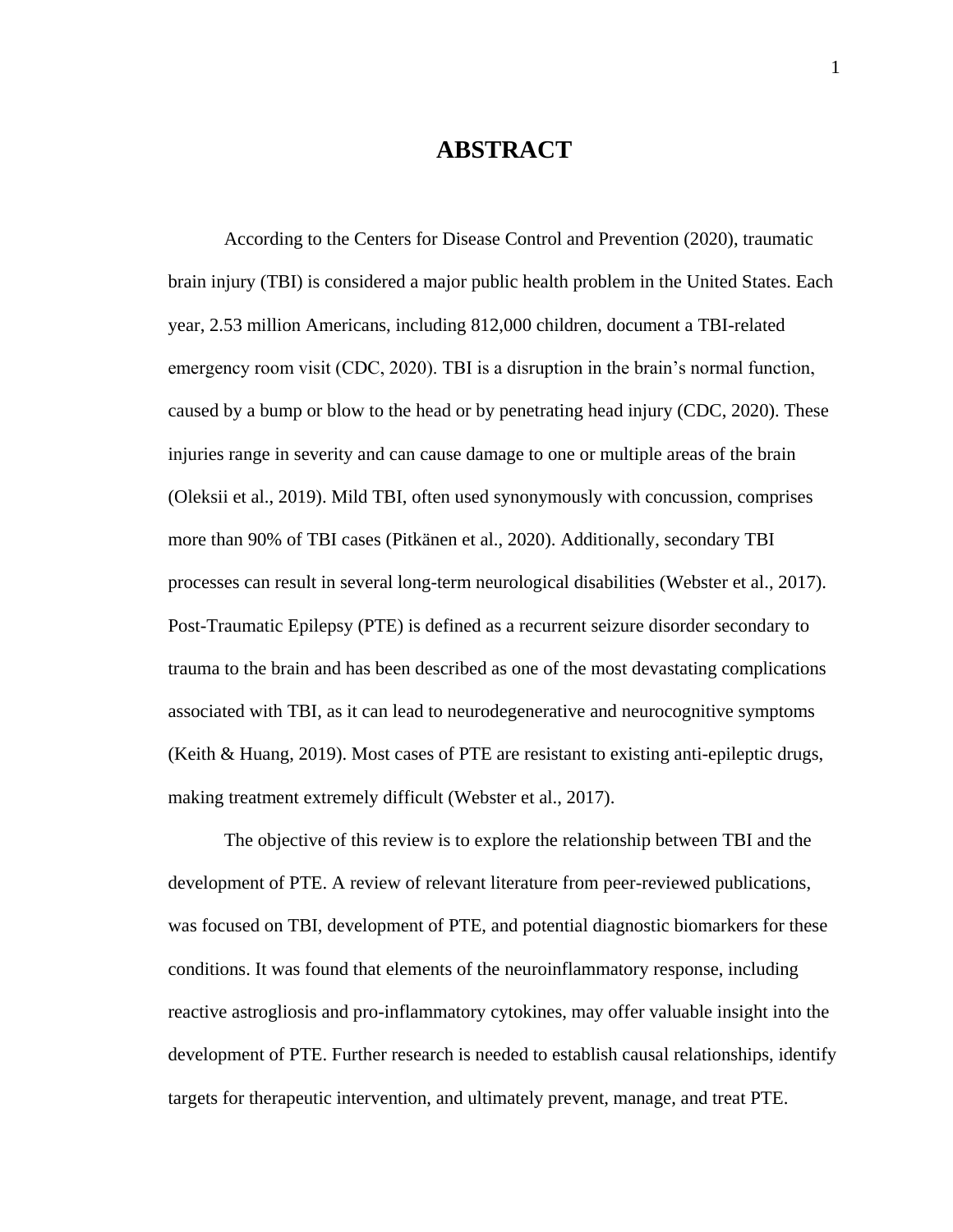# **INTRODUCTION**

The Centers for Disease Control and Prevention (2020) defines traumatic brain injury (TBI) as a disruption in the brain's normal function, caused by a bump or blow to the head or by penetrating head injury. These injuries can be caused by various events, which determine the characteristics and severity (CDC, 2020). Secondary processes related to TBI can result in short or long-term neurological disabilities, including posttraumatic epilepsy (PTE) (Webster et al., 2017). While the exact relationship between TBI and PTE remains unknown, various pathophysiological processes may be involved. Furthermore, there is currently no definitive test to evaluate TBI patients to determine the neurological conditions that may arise (Mahan et al., 2019). Characterizing the damage caused by mild TBI is also challenging, given the subjectivity of diagnosis (Meier et al., 2020). Research suggests the utilization of biomarkers associated with neurological damage as a means of diagnosing patients presenting with head trauma (Thelin et al., 2019). These biomarkers may also give insight into the secondary physiological processes occurring after injury (Thelin et al., 2019). Understanding the pathogenesis of PTE is the foundation for developing and evaluating therapeutic interventions. This review will focus on the neuropathophysiological mechanisms of PTE following TBI and potential biomarkers for diagnosis of injury.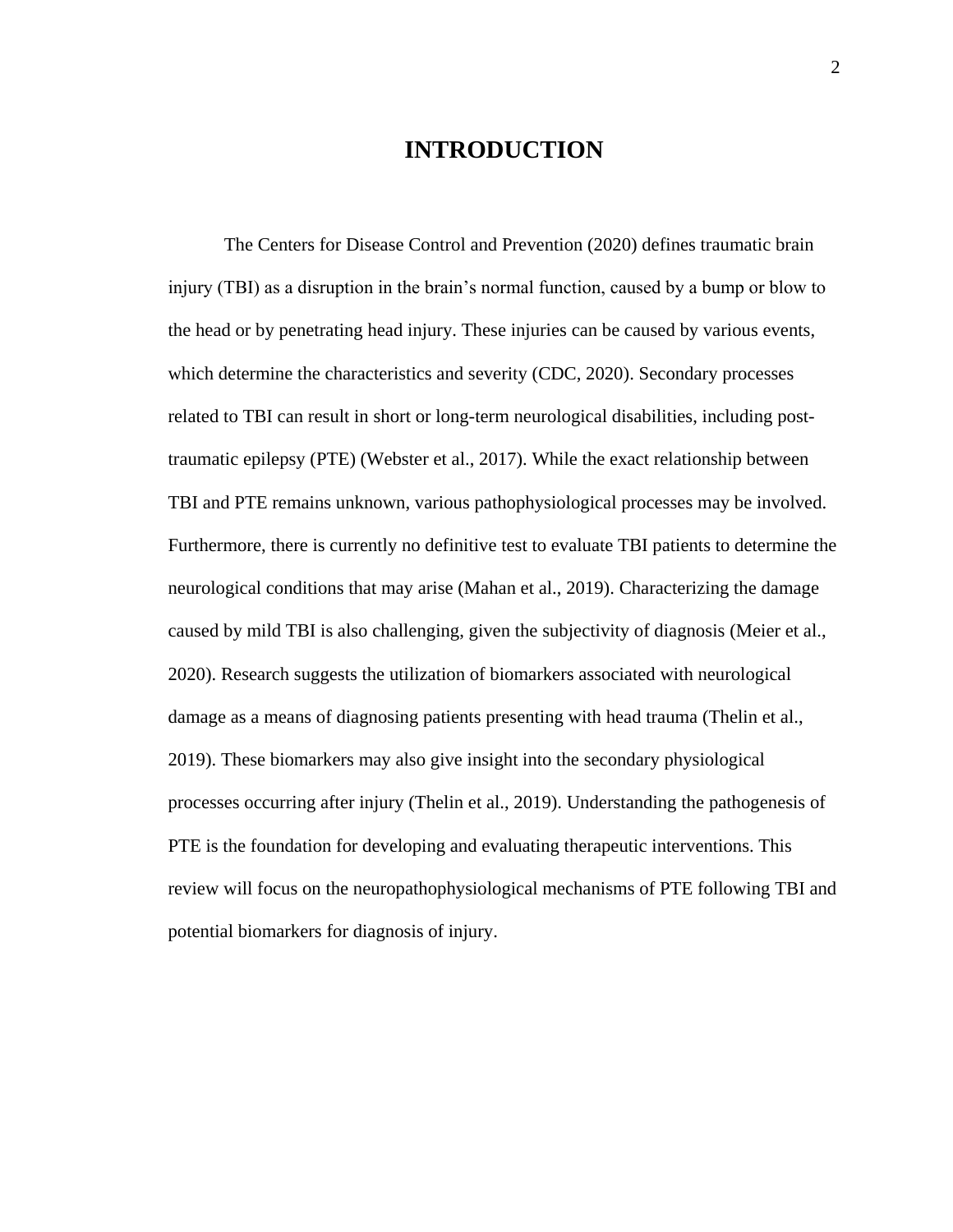# **BACKGROUND**

# **Epidemiology**

TBI is a global public health problem, as approximately 50 million people worldwide sustain TBI every year (Maas et al., 2017). As the leading cause of death and disability across all ages in all countries, it is predicted that nearly half the world's population will sustain at least one TBI in their lifetime (Maas et al., 2017). In the United States, 2.87 million TBI-related emergency department visits, hospitalizations, and deaths were documented in 2014 (CDC, 2020). This estimate includes the 812,000 children treated in emergency departments for concussion or TBI alone and TBI along with other injuries (CDC, 2020). While age-adjusted rates for TBI-related hospitalizations and deaths decreased between 2006 and 2014, rates of emergency department visits increased by 54% and continue to rise (CDC, 2020).

# **Risk factors**

Among the risk factors for TBI, age plays a large role. Rates of ED visits are highest for people over the age of 75 years old and for children younger than four years old (CDC, 2020). Accounting for nearly half of TBI-related ED visits, falls disproportionately affect children and older adults (CDC, 2020). Following falls, motor vehicle accidents were the second leading cause of TBI-related hospitalizations across age groups (CDC, 2020). Children under the age of eight years old are mainly injured by falls, abuse-related injuries, motor vehicle accidents, and transportation-related accidents (Araki et al., 2017). Additionally, injuries related to participation in sports and trauma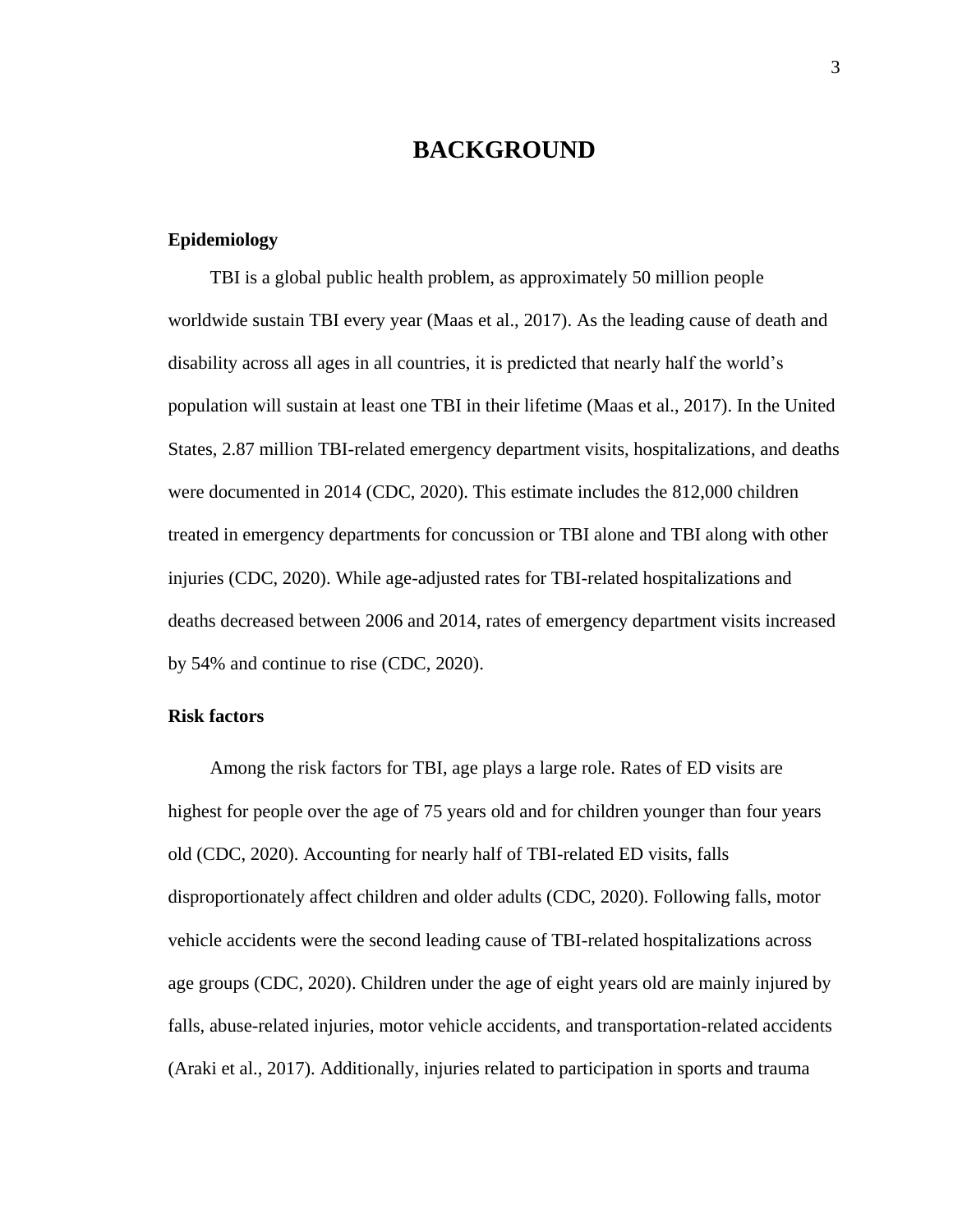contribute to the high prevalence during childhood and adolescence (Agarwal, MD et al., 2021). Other risk factors across age groups may include male gender and participation in sports (Agarwal, MD et al., 2021).

### **Pediatric Traumatic Brain Injury**

According to the CDC, approximately 475,000 children ages 14 years and under sustain TBI annually, with up to 90% sustaining mild injury (Araki et al., 2017). As the leading cause of death and disability in children, injury patterns in pediatric patients are distinctively different from those observed in adults (Araki et al., 2017). Even within the pediatric population, age-related anatomical and physiological differences contribute to varied injury patterns (Araki et al., 2017). For example, as age decreases, the thickness of the scalp also decreases, thereby reducing the scalp's protective ability (Araki et al., 2017). In infants specifically, the skull plasticity and open sutures allow for movement during trauma, leading to stretching that can injure brain parenchyma (Araki et al., 2017). Other differences in children include weak neck musculature, increased head size, and lack of myelin (Araki et al., 2017).

Between 2007 and 2014, there was a 60% increase in concussion, a mild TBI, in the general population, with pediatric and adolescent patients accounting for the majority of this increase (Smith et al., 2019). Approximately 1.9 million individuals under 18 years old sustain a sports-related concussion each year, with rates of pediatric sports-related and non-sports-related concussion being highest in individuals between the ages of 15 and 19 years old (Smith et al., 2019). While symptoms of concussion usually resolve within one month of injury, up to 30% of pediatric patients have symptoms extending past one month (Smith et al., 2019). Further, concussion can lead to changes in cerebral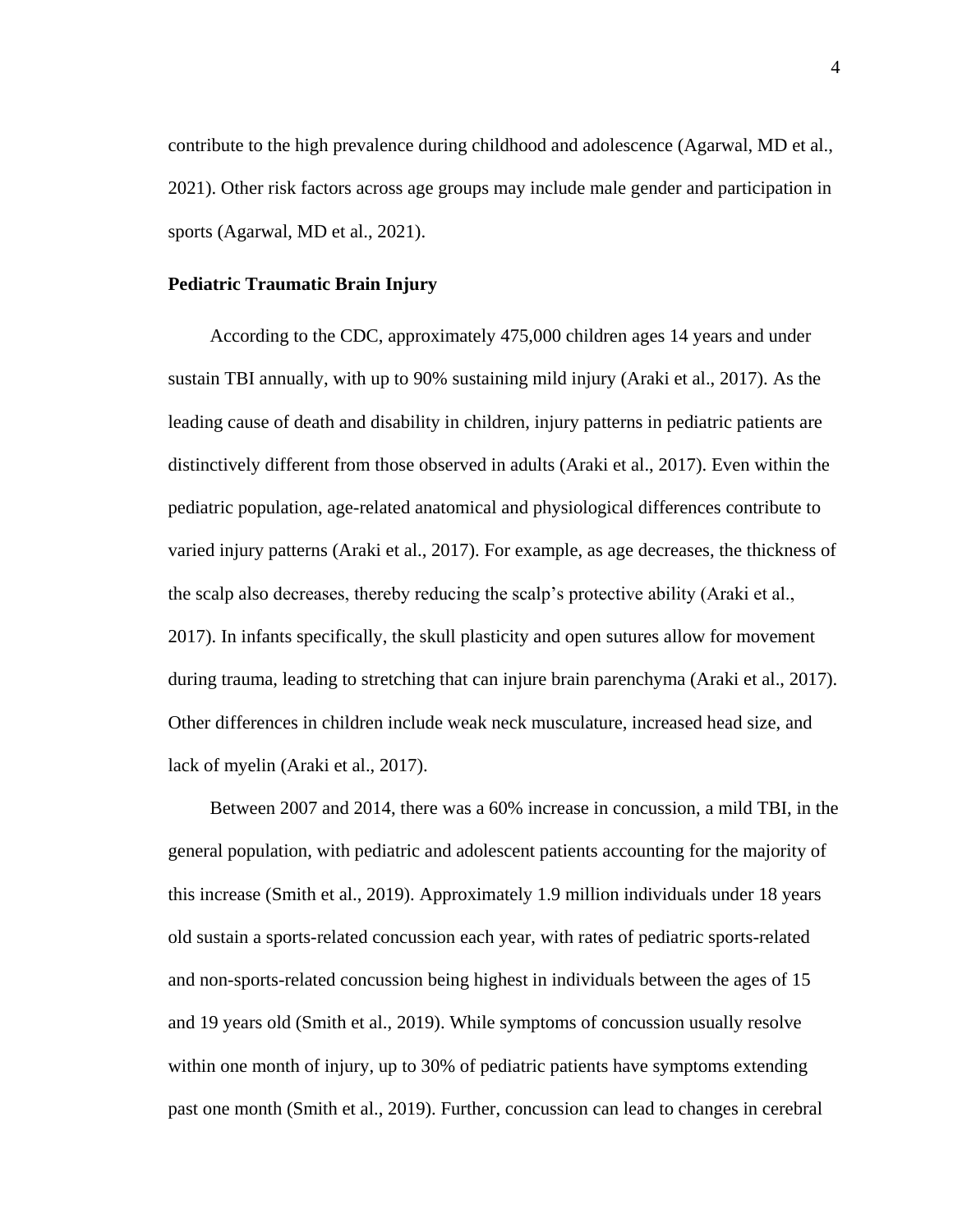homeostasis that may contribute to secondary injury processes (Smith et al., 2019). Impairment in cerebrovascular autoregulation can leave the brain vulnerable to posttraumatic hyperemia and ischemia, which can contribute to neurologic dysfunction. (Smith et al., 2019). Given the prevalence of TBI in the pediatric population and the stark anatomical and physiological differences, identifying the consequences of secondary injury processes is vital.

### **Sport-Related Concussion**

The CDC estimates between 1.6 million and 3.8 million sports-related TBIs occur each year (CDC, 2020). Actual numbers may be higher, as many individuals sustaining mild TBI do not seek medical attention (McKeithan et al., 2019). Concussions are considered mild TBIs characterized by diffuse injury that alters mental status, while sport-related concussion (SRC) refers specifically to TBI induced by biomechanical forces (Agarwal, MD et al., 2021). These sport-related injuries include sub-concussive injures that are usually produced by acceleration-deceleration forces (VanItallie 2019). SRC and mild TBI are often used synonymously, but an important distinction should be differentiated. Both SRC and mTBI overlap on the Glasgow Coma Scale, but any condition with positive neuroimaging is no longer categorized as a concussion and is instead considered a mTBI (McKeithan et al., 2019). Sports such as American football, soccer, boxing, rugby, and cheerleading frequently contribute to concussion rates, as the forces involved can subject the brain to secondary injury processes (VanItallie 2019). While most symptoms associated with SRC result from a functional disturbance rather than a structural disturbance, neuropathological changes may occur (Agarwal, MD et al., 2021). SRC can potentially cause long-term neurological dysfunction, yet current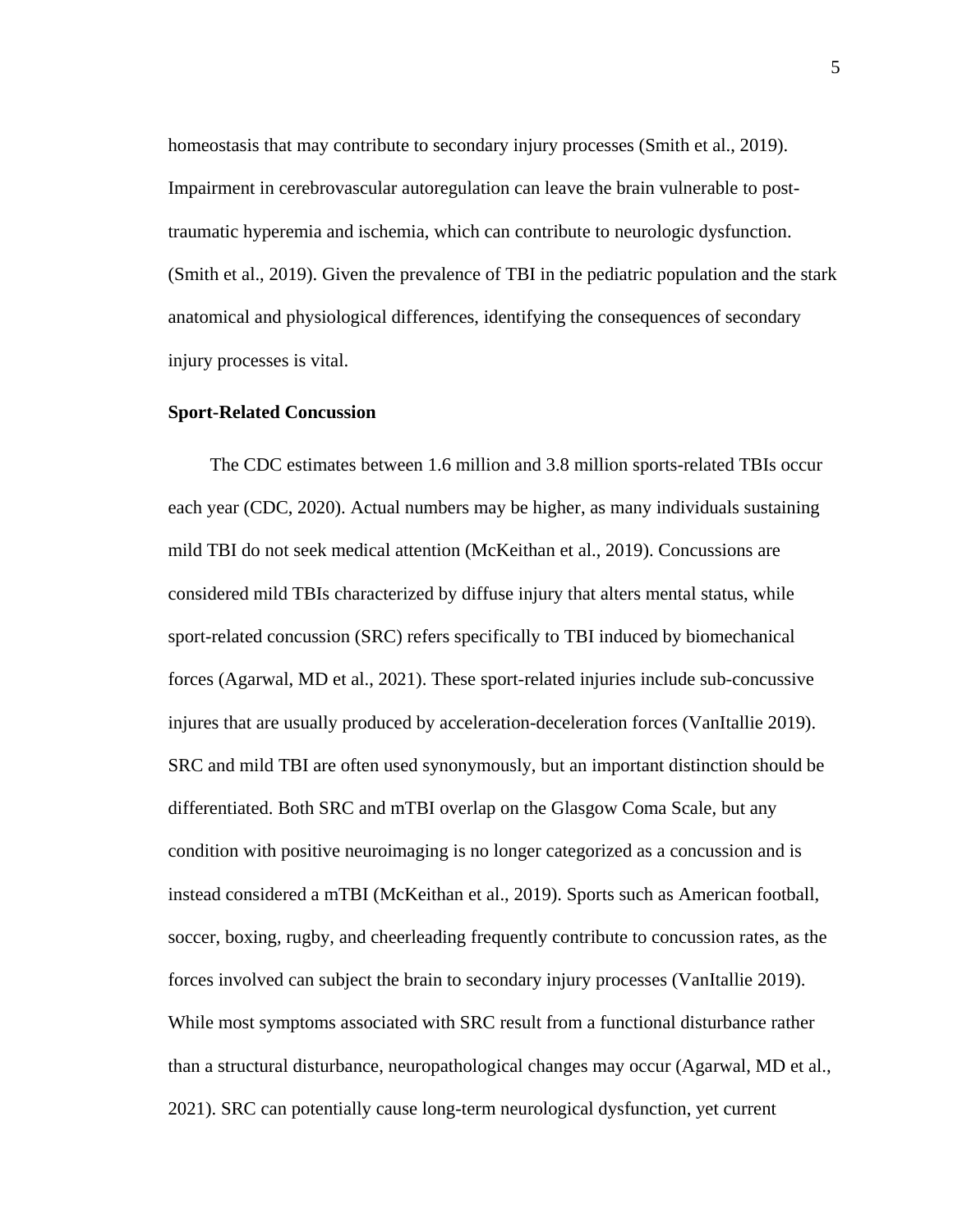evidence does not show a causal relationship between SRC and neuropathological sequelae (McKeithan et al., 2019). Of the associations found between SRC and long-term cognitive changes, one of the strongest predictors in determining the duration of persistent symptoms is the severity of symptoms associated with the initial injury (McKeithan et al., 2019). Another factor contributing to long-term cognitive defects is prior concussion or TBI history (Oleksii et al., 2019). Some studies have found a cumulative effect in patients sustaining repetitive head injuries (Lasry et al., 2017). Approximately 5.5% of patients experience recurrent TBI within one year of the index case, with even more experiencing recurrence after one year (Lasry et al., 2017). Furthermore, approximately 16% of youth experience recurrent injury within 2 years (Eyolfson et al., 2020). Given the frequency and increasing incidence of mild TBI and recurrent injury, exploration of the long-term consequences is critical.

### **Post-Traumatic Epilepsy**

PTE, a common consequence of TBI, is a recurrent seizure disorder secondary to trauma to the brain (Keith & Huang, 2019). PTE can contribute to progressive and longterm neurodegenerative and neurocognitive symptoms in adults and children (Webster et al., 2017). While immediate and early seizures can occur within one week of injury, a diagnosis of PTE is made after the observation of two or more unprovoked seizures occurring later than one week after injury (Park & Chugani 2015). Most cases of PTE are resistant to existing anti-epileptic drugs, making treatment extremely difficult (Webster et al., 2017). While the exact etiology of PTE remains unknown, many secondary neurobiological processes are thought to be involved (Keith & Huang, 2019). Moreover, age-dependent factors may contribute to differences in seizure activation and mechanisms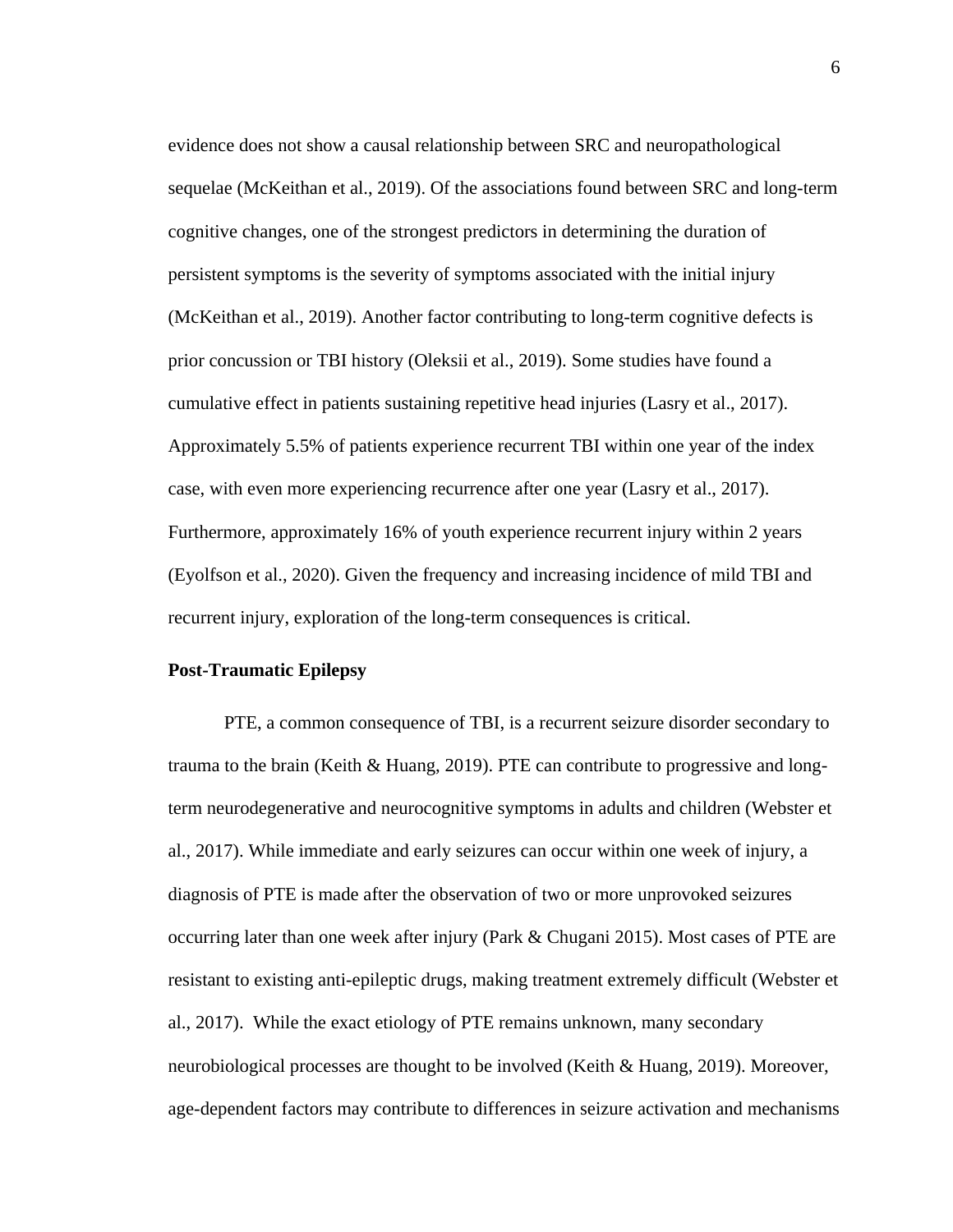inducing epileptogenesis, the process by which epilepsy develops (Webster et al., 2017). Epilepsy occurs when a normally functioning brain becomes abnormally electrically activated, decreasing the threshold for spontaneous, recurrent seizures (Webster et al., 2017). Along with age; injury type, severity, and individual factors also contribute to the development and pathogenesis of PTE (Webster et al., 2017). In PTE development, there is an initial trigger, a latency period, and the onset of spontaneous seizures (Webster et al., 2017). The latency period is of particular interest, as this is the time when secondary neurological processes leading to PTE occur (Webster et al., 2017). Following TBI, the latency period may last weeks or even years (Webster et al., 2017).

The incidence of PTE following TBI ranges greatly, as estimates range from 4% to 53% (Webster et al., 2017). Patients with more severe injury and younger age have the highest risk for developing PTE (Webster et al., 2017). For example, studies show that children under the age of five-years-old are at the highest risk for developing PTE, in comparison to older children and adults (Park & Chugani 2015). Most PTE research investigates focal or penetrating injuries, with little research focused on mild or diffuse injuries (Oleksii et al., 2019). Only about 10% of TBI patients experience focal injury, as most TBIs are a combination of focal and diffuse injuries (Oleksii et al., 2019). Difficulties with diagnosis and follow-up are potential causes for the wide reported range of PTE and lack of research into diffuse injury (Webster et al., 2017).

Further consideration should be given to the pediatric population, as age-related differences may drastically alter the characteristics of PTE. Research shows that seizures are particularly harmful during brain development and can cause permanent neurological deficits (Webster et al., 2017). Given the increased vulnerability of the pediatric brain to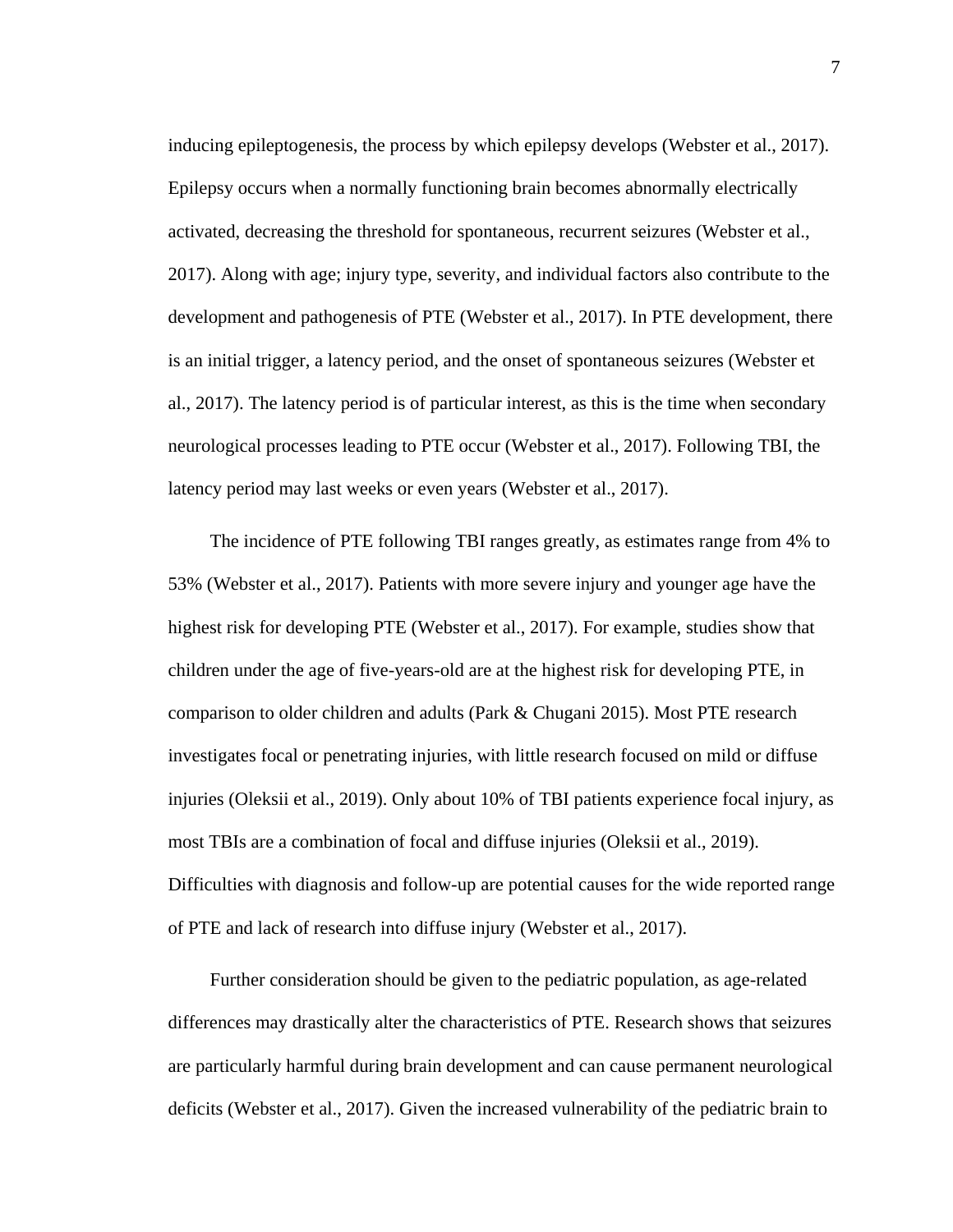injury, the long-term consequences of PTE on the developing brain should be further explored.

# **Neuroinflammation in PTE**

Inflammation is a physiological process that protects against foreign pathogens, and the term "neuroinflammation" describes the inflammatory process occurring in the CNS (Sharma et al., 2019). The main components of the cerebral inflammatory response include the release of inflammatory factors like cytokines, microglial and astrocytic activation, edema, blood-brain barrier (BBB) disruption, and the recruitment of bloodderived leukocytes (Webster et al., 2017). The period after TBI in which secondary injury processes are initiated is critical in the development of epilepsy and research has shown that inflammatory molecules may mediate early seizures (Webster et al., 2017). Seizures, themselves, can also further increase the presence of inflammatory mediators by upregulating inflammatory genes (Webster et al., 2017). Chronic overexpression of proinflammatory molecules may alter neuronal networks and ultimately reduce seizure threshold (Webster et al., 2017). When examining the brain tissue of epileptic patients, researchers found elevated levels of pro-inflammatory cytokines and high mobility group box-1 (HMGB-1) protein in neurons and glia (Webster et al., 2017). When the infiltration of microglia and monocytes was inhibited, an electroconvulsive shock-induced seizure was reversed (Webster et al., 2017).

#### **Neuroinflammatory Cytokines**

The interleukin-1 (IL-1) family of cytokines, including IL-1ß, are important mediators of the neuroinflammatory response (Sharma et al., 2019). IL-1ß is known to be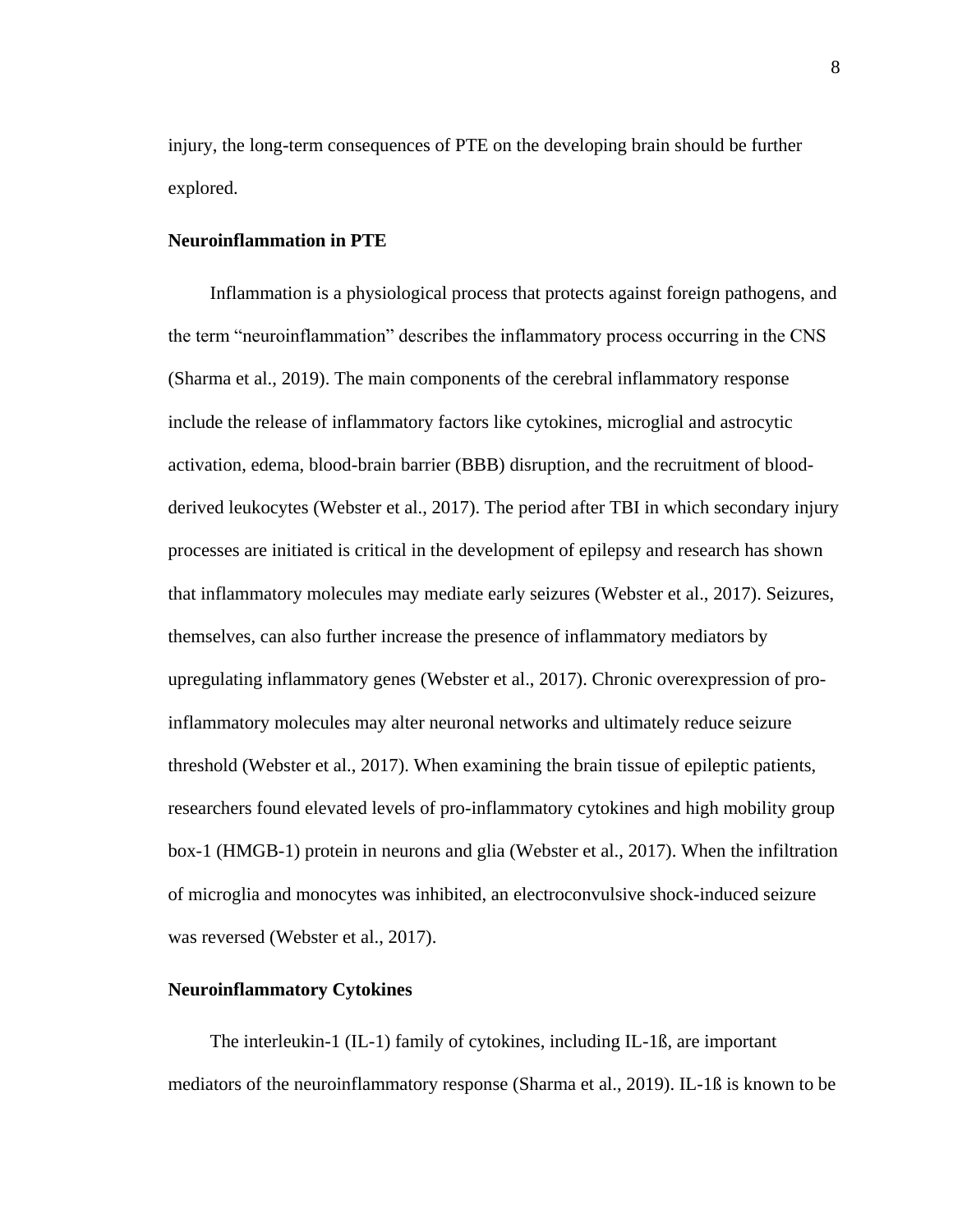involved in focal and diffuse brain injuries, as it regulates edema, leukocyte recruitment, the release of neurotoxic mediators promoting glial activation, and disruption of the BBB (Sharma et al., 2019). Both adult and pediatric patients suffering from severe TBI show an increase in IL-1ß, which is associated with worse outcomes (Webster et al., 2017). In rodent models of TBI, both interference with IL-1ß synthesis and the use of IL-1 receptor antagonists demonstrate neuroprotective qualities (Sharma et al., 2019). The use of an IL-1ß neutralizing antibody was also found to reduce some of the effects of TBI, such as cerebral edema, microglial activation, and cognitive deficits (Webster et al., 2017). Since interference with IL-1ß synthesis, IL-1ß neutralizing antibody, and IL-1 receptor antagonists showed similar results, it can be concluded that the IL-1 family of cytokines mediates some of the secondary injury processes following TBI (Webster et al., 2017).

Research has suggested ictogenic properties of IL-1ß, as elevated serum and CSF levels are associated with several epileptic conditions (Sharma et al., 2019). It is thought that IL-1ß may interfere with gamma-Aminobutyric acid (GABA)-mediated neurotransmission, inhibit glutamate uptake by astrocytes, and regulate neuronal excitability via  $\alpha$ -Amino-3-hydroxy-5-methyl-4-isoxazolepropionic acid (AMPA) and Nmethyl-D-aspartate (NMDA) receptors, which are involved in glutamate-mediated neurotransmission (Perron et al., 2001). In the specific case of PTE, antagonism of the IL-1 receptor in young TBI mice resulted in decreased susceptibility for provoked and unprovoked seizures, as well as decreased cortical tissue loss (Sharma et al., 2019). The same experimental model also showed that inhibition of IL-1ß synthesis resulted in reduced seizure activity, suggesting IL-1ß involvement in the initiation of post-traumatic seizures (Sharma et al., 2019).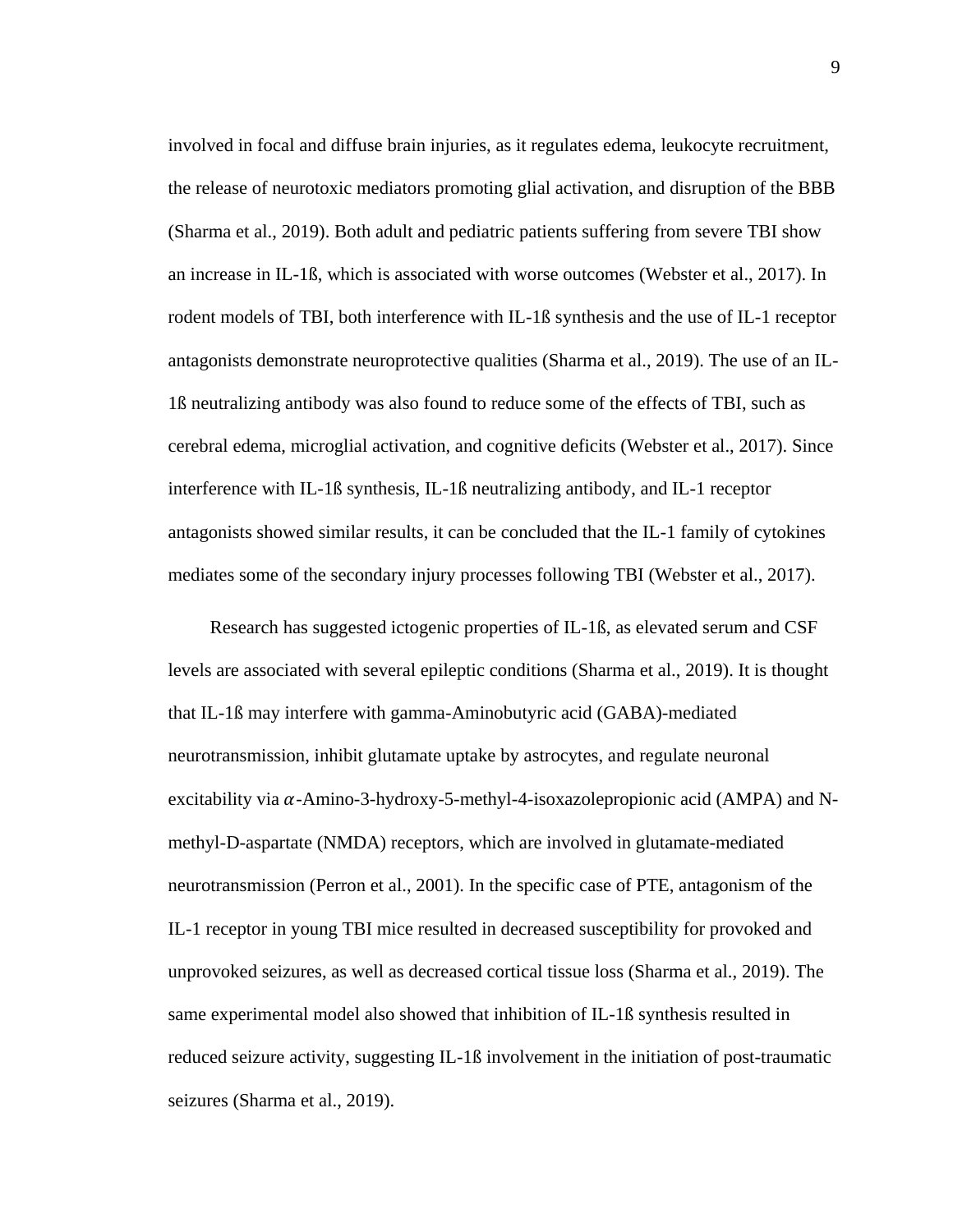Tumor necrosis factor-alpha (TNF- $\alpha$ ), considered a pro-inflammatory cytokine, may also be involved in the development of PTE via pro- and anti-inflammatory mechanisms (Webster et al., 2017). While elevated TNF- $\alpha$  levels lead to leukocyte infiltration, neurodegeneration, and BBB damage, the absence of this cytokine or its receptor was associated with increased neurodegeneration, longer recovery time, and even mortality in mice (Sharma et al., 2019). This suggests that while TNF- $\alpha$  can increase CNS damage, it can also be neuroprotective in the later stages of the inflammatory response, occurring weeks after TBI (Webster et al., 2017). TNF- $\alpha$  also displays dual functionality in the context of seizures, being both pro- and anti-convulsive (Sharma et al., 2019). There is, however, a discrepancy in describing the role of TNF- $\alpha$ . Some studies concluded that elevated TNF- $\alpha$  levels resulted in shorter seizures, and lack of the TNF- $\alpha$  receptor led to longer seizures (Sharma et al., 2019). Other studies have shown the opposite: elevated TNF- $\alpha$  resulted in seizures and early death (Sharma et al., 2019). This contrasting evidence may be attributed to two different TNF- $\alpha$  receptors, TNF- $\alpha$ -R1 (p55) and TNF- $\alpha$ -R2 (p75) (Sharma et al., 2019). Research showed that mice lacking the p75 receptor had increased epileptic activity, while mice lacking the p55 receptor showed decreased epileptic activity (Sharma et al., 2019). Considering PTE specifically, the role of TNF- $\alpha$  has not been defined (Sharma et al., 2019).

Other cytokines and proteins worth mentioning in the context of PTE include IL-6, HMGB-1, and IL-10 (Sharma et al., 2019). IL-6 is expressed by many cells in the CNS, including astrocytes and microglia (Sharma et al., 2019). Similar to TNF- $\alpha$ , IL-6 appears to have a dual role in neuroinflammation (Sharma et al., 2019). IL-6 can enhance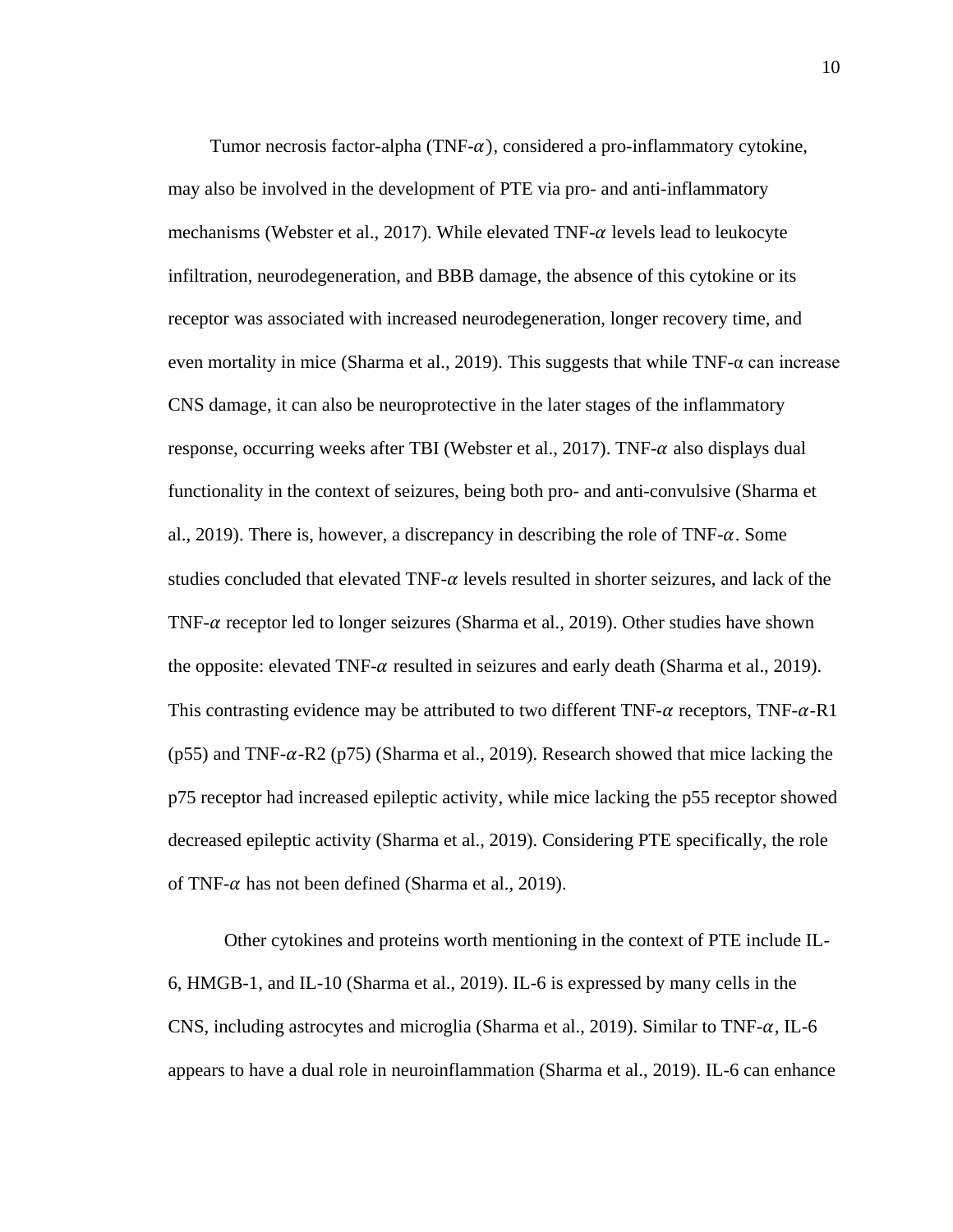the inflammatory response but can also inhibit the production of  $TNF-\alpha$ , reduce NMDA toxicity, and promote neuronal differentiation and survival (Sharma et al., 2019). Of the inflammatory cytokines IL-6 often presents in the highest concentrations following TBI and is considered to be ictogenic, correlating with the severity of epileptic seizures (Sharma et al., 2019). Clinical findings have shown adults with tonic-clonic seizures had a corresponding increase in IL-6 and IL-1 receptors (Webster et al., 2017). HMGB-1 is a DNA-binding protein that serves as a damage-associated molecular pattern following tissue injury (Sharma et al., 2019). Suspected in neurodegeneration, edema, TBI, and epilepsy, HMGB-1 promotes the immune response and the release of pro-inflammatory compounds (Sharma et al., 2019). Experimental animal models showed that inhibition of HMGB-1 reduced the development of acquired epilepsies (Sharma et al., 2019). HMGB-1 may interact with NMDA receptors and IL-1ß to result in abnormal electrical activity (Sharma et al., 2019). The cytokine IL-10 is considered anti-inflammatory, as it inhibits the actions of many pro-inflammatory molecules, like IL-1 $\beta$  and TNF- $\alpha$  (Sharma et al., 2019). Therefore, IL-10 can regulate processes like leukocyte infiltration and glial cell activation, thus preventing CNS damage (Sharma et al., 2019). Several animal studies have shown the anti-seizure effect of IL-10 in cases of hypoxia- and hyperthermiainduced seizures (Sharma et al., 2019).

While not explored in detail in this review, several other cytokines and proteins have been implicated concerning PTE, including but not limited to transforming growth factor-alpha (TGF- $\alpha$ ), ciliary neurotrophic factor (CNTF), and leukemia inhibitory factor (LIF) (Pekny & Pekna, 2016). In addition, some cytokines, like TNF- $\alpha$  and IL-6, play a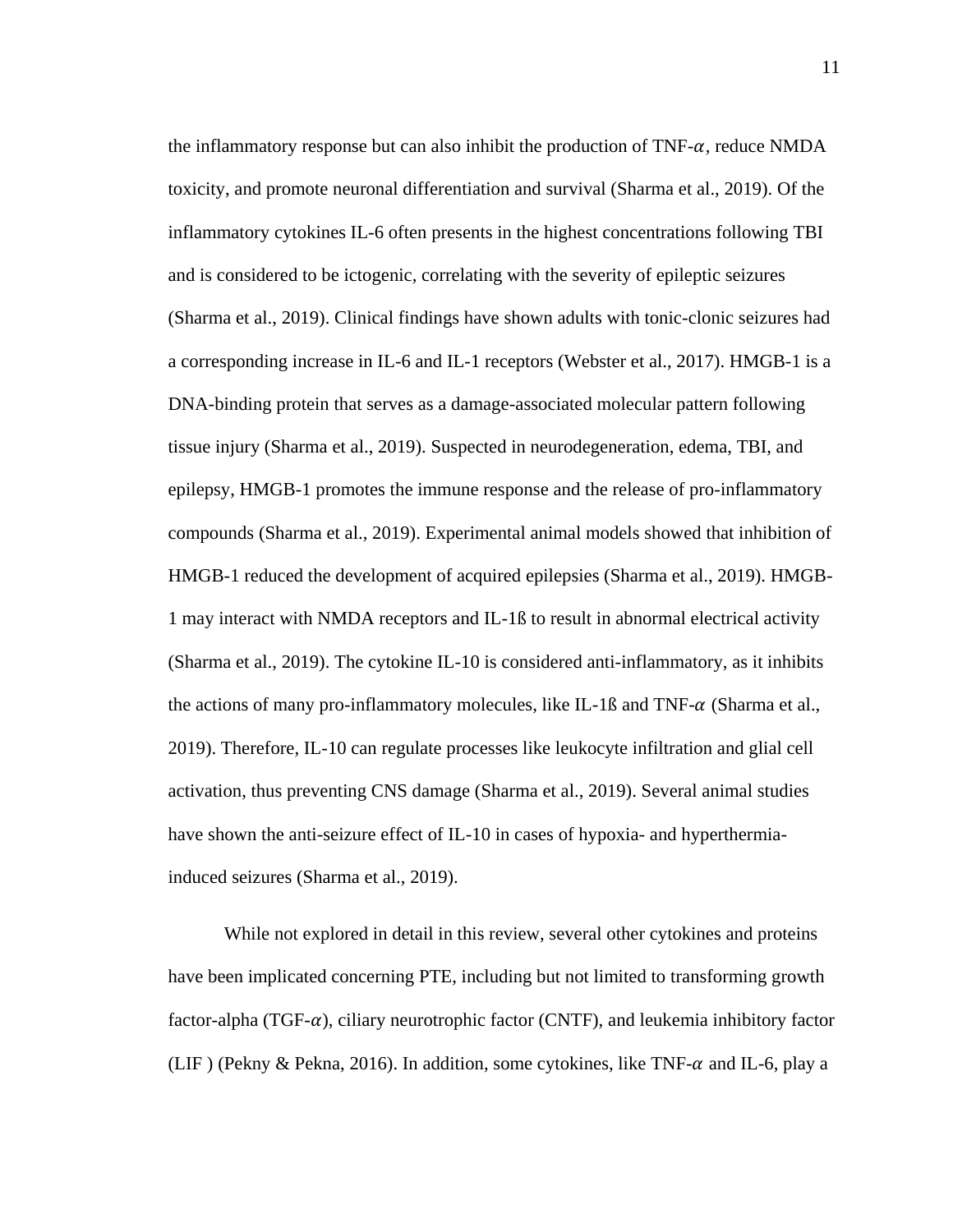dual role in neuroinflammation. Future studies should seek to identify the factors influencing the effects each cytokine may have.

## **Reactive Gliosis**

Astrocytes are involved in maintaining homeostasis in the CNS (Pekny & Pekna, 2016). Astrocytes communicate with neurons and the endothelium to influence processes like the regulation of blood flow and BBB function (Pekny & Pekna, 2016). Additionally, astrocytes are involved in the formation and function of neuronal synapses (Pekny & Pekna, 2016). Protoplasmic astrocytes are found in gray matter and may regulate up to 2 million neuronal synapses (Pekny & Pekna, 2016). Astrocytes are connected via gap junctions and form an interconnected network, allowing communication between neighboring cells (Pekny & Pekna, 2016). During neurotrauma, including epilepsy, stroke, or neurodegenerative disease, astrocytes respond by a defensive process termed reactive gliosis (Pekny & Pekna, 2016). During injury, astrocytes respond to changes in gene expression resulting in alterations in astrocyte shape and function (Pekny & Pekna, 2016). The most severe form of reactive gliosis leads to the formation of a glial scar that is responsible for creating a seal around injured brain tissue, thus protecting the surrounding healthy tissue (Pekny & Pekna, 2016).

According to recent studies, the elimination of a population of reactive astrocytes can lead to increased neurodegeneration and BBB deficits, suggesting the neuroprotective effects of gliosis (Pekny & Pekna, 2016). Several cytokines, including transforming growth factor-alpha (TGF- $\alpha$ ), ciliary neurotrophic factor (CNTF), leukemia inhibitory factor (LIF), and IL-6, are thought to activate reactive gliosis (Pekny & Pekna, 2016).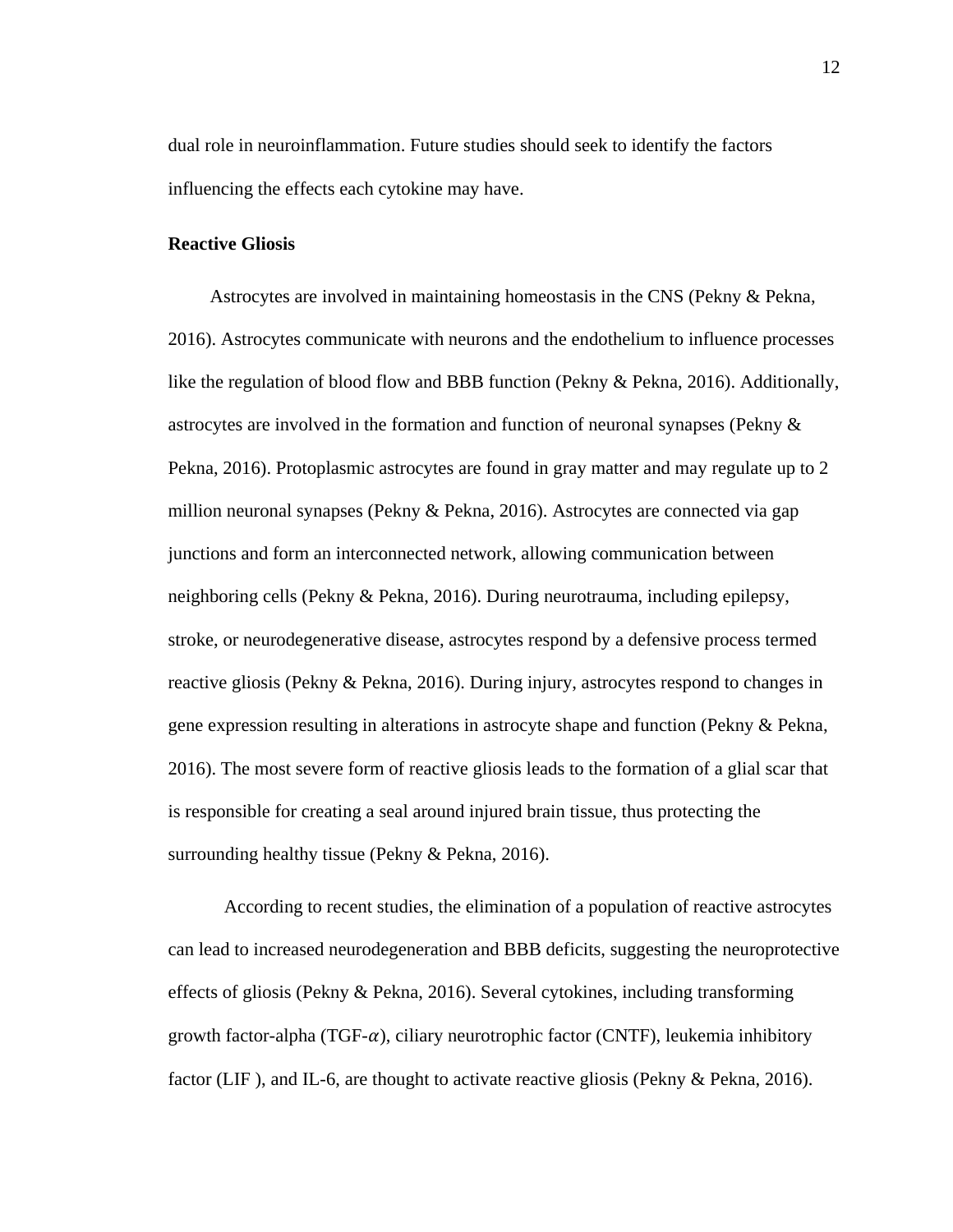While mediating tissue repair, astrocytes can sometimes over-produce cytokines and alter BBB and neuronal function (Webster et al., 2017). This may lead to an inflammatory response and a hyperexcited environment conducive to seizure development (Webster et al., 2017). In the case of spinal cord injury, inhibition of transcription of these cytokines results in inhibited astrocyte migration, increased migration of inflammatory cells into injured brain tissue, and larger lesions (Pekny & Pekna, 2016). On the other hand, allowing the transcription of cytokines, such as IL-6, resulted in increased astrocyte migration, smaller lesions, and better recovery following spinal cord injury (Pekny  $\&$ Pekna, 2016). Importantly, these results relate to fibrous astrocytes in white matter and have not been tested in relation to protoplasmic astrocytes in gray matter (Pekny & Pekna, 2016).

The astrocyte intermediate filament proteins glial fibrillary acidic protein (GFAP) and vimentin (Vim) are both known to be involved in reactive gliosis and glial scar formation (Pekny & Pekna, 2016). GFAP and Vim are upregulated during reactive gliosis (Pekny & Pekna, 2016). When examined in mice, the elimination of both GFAP and Vim led to reduced gliosis and glial scar formation, which resulted in slower wound healing, increased loss of neuronal synapses, and lower resistance of the CNS to mechanical stress (Pekny & Pekna, 2016). These results demonstrate the important role of astrocytic intermediate filament proteins in limiting the effects of neurotrauma. It is also important to note that adolescent mice had lower levels of reactive gliosis following brain injury (Pekny & Pekna, 2016). Even in the absence of GFAP and Vim, when younger mice underwent hypoxic-ischemia normal size injury areas resulted (Pekny & Pekna, 2016). This not only suggests that reactive gliosis plays an important role in the developing brain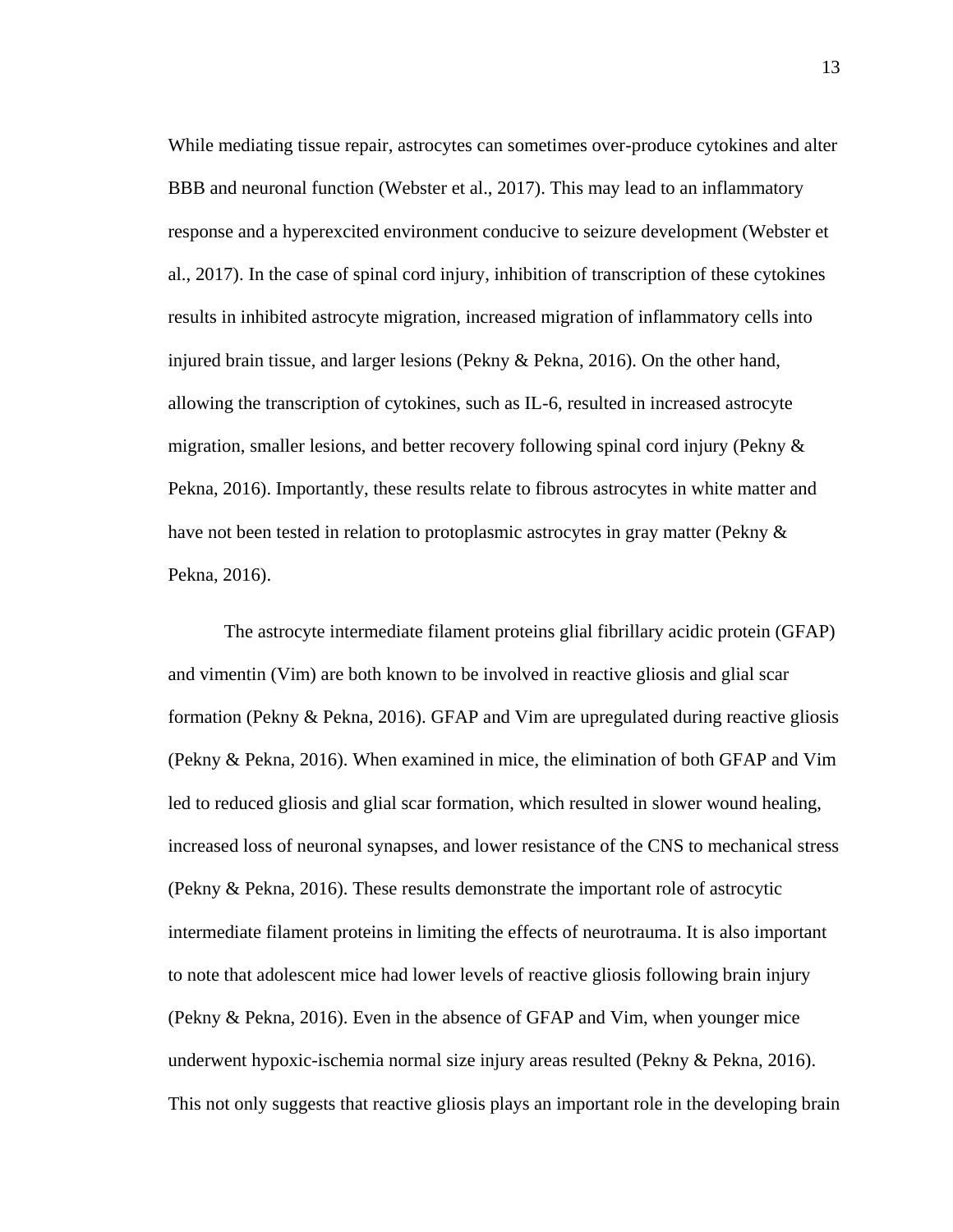but also highlights the potential stark differences between adult and pediatric TBI (Pekny & Pekna, 2016). Lastly, the astrocytic intermediate filament network is connected to the efficiency of glutamate transport and astrocyte gap junctional communication, both of which have important implications in the development of epilepsy (Pekny & Pekna, 2016).

#### **Diagnosis and Management of Traumatic Brain Injury**

TBI can produce a combination of diffuse injury, focal injury, and various secondary processes (Thelin et al., 2019). Current diagnostic criteria involve clinical examination and evaluation using the Glasgow Coma Scale. In cases of mild TBI, like SRC, clinical diagnoses depend largely on self-reported information provided by the patient (Meier et al., 2020). With the subjectivity of current TBI diagnostic practices, more objective and universal diagnostic techniques are needed. Although there are objective criteria in place for PTE diagnosis, guidelines should be established to identify at-risk patients and prevent epilepsy development.

### **Biomarkers**

Given the challenges and cost burden of screening for TBI and epilepsy, recent research has focused on the potential use of biomarkers as a means of diagnosis (Thelin et al., 2019). A biomarker is an objectively measurable indicator of a biological process (Liang et al., 2019). To be considered useful in the context of neurological processes, a biomarker must exhibit specific qualities, for example, it should be low or undetectable in serum, it should exist in the CNS, and it should be detected in brain injury (Liang et al., 2019). In relation to TBI, a successful biomarker should identify patients with injury,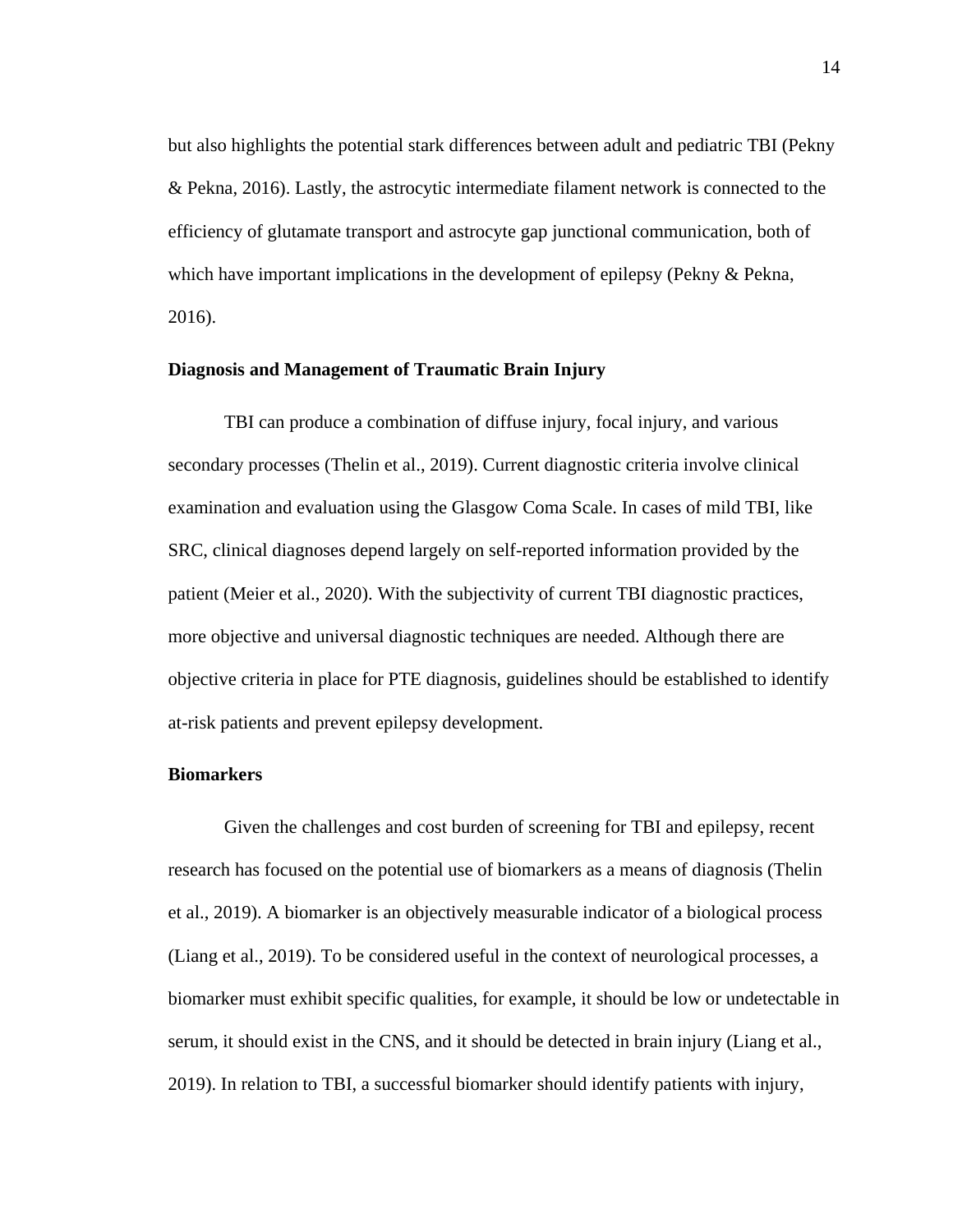predict the injury severity, and help determine which patients may need neuroimaging or further intervention (Thelin et al., 2019). In addition to initial TBI diagnosis and classification, biomarkers can also be used to monitor emerging secondary injury processes that may lead to long-term consequences, such as PTE (Thelin et al., 2019). Serum protein biomarkers associated with TBI include S100 calcium-binding protein B (S100B), GFAP, ubiquitin carboxy-terminal hydrolase 1 (UCH-L1), neurofilament light (NF-L), and tau (Thelin et al., 2019). All of these biomarkers were positively correlated with TBI severity (Thelin et al., 2019).

Biomarkers for epilepsy should identify the presence, development, severity, progression, or localization of abnormal electrical activity (Liang et al., 2019). Biomarkers are of great importance when considering patients with seizures that do not respond to typical anti-epileptic treatments (Liang et al., 2019). Various biomarkers have been suspected concerning PTE, including protein and genetic markers (Pitkänen et al., 2020). Since biomarkers associated with processes such as neuroinflammation, oxidative stress, and metabolic dysfunction, which may occur following TBI, potentially correlate with the development of epilepsy, research should further explore potential connections. (Liang et al., 2019).

# **TBI Biomarkers**

The S100B protein is found in the CNS, melanocytes, chondrocytes, and adipocytes (Liang et al., 2019). It has many functions, including regulation of cell cycle progression, stimulation of cell proliferation and migration, and inhibition of apoptosis and differentiation (Liang et al., 2019). In the CNS, S100B is mainly of astrocytic origin and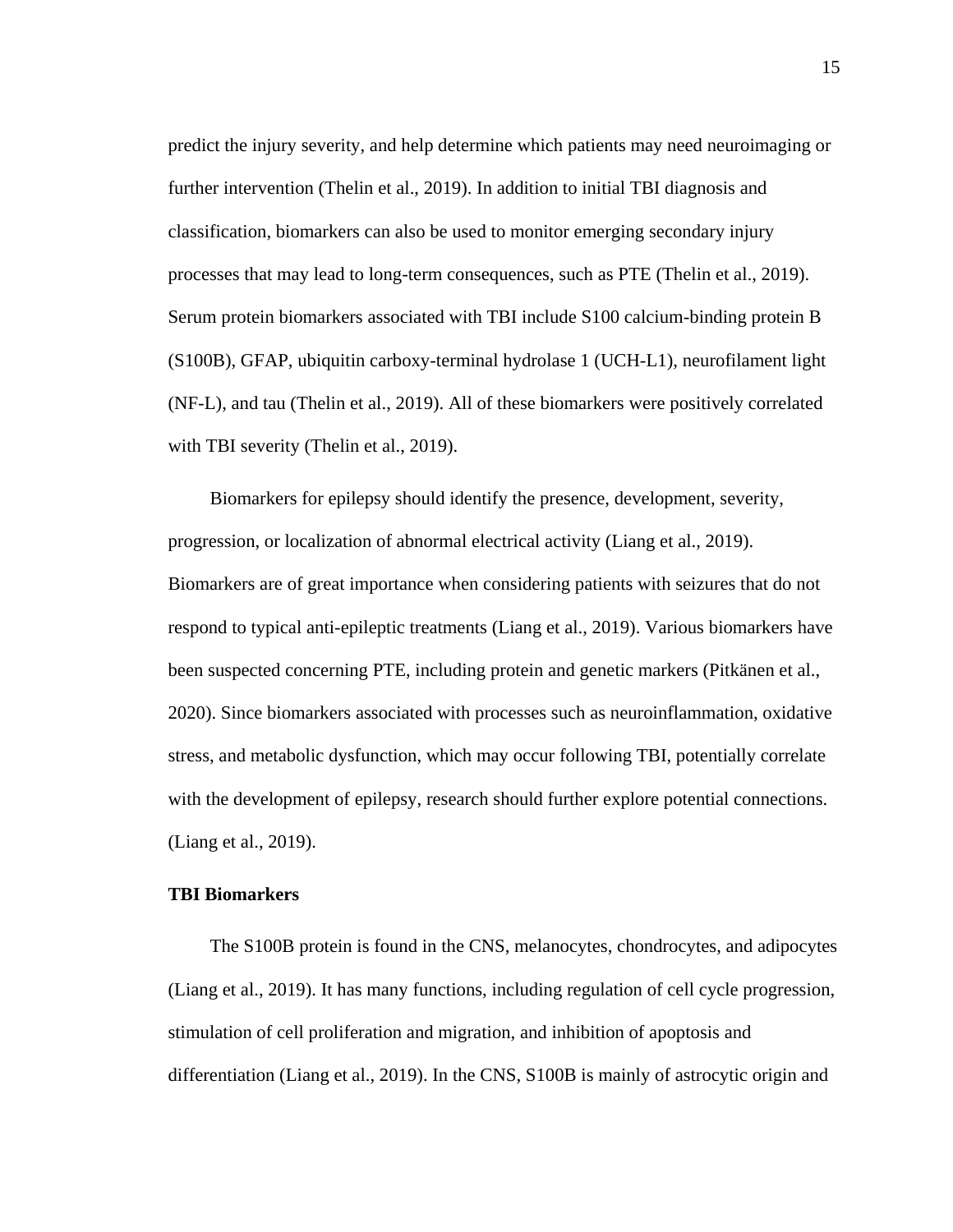is described as a robust predictor of outcome in TBI (Thelin et al., 2019). Elevated S100B in serum may be a sign of damaged neurons or glial cells or even the result of secondary brain injury (Shulte et al., 2014). Because of this, S100B is a part of the Scandinavian Neurotrauma Guidelines to reduce the number of unnecessary computed tomography (CT) scans in mild TBI patients (Thelin et al., 2019). S100B has also been implicated in the management of SRC, a mild form of TBI (Shulte et al., 2014). S100B increases in concentration following cerebral insult, but the protein usually remains in the CNS due to its size and lack of a transporter to cross the blood-brain barrier (Shulte et al., 2014). Studies have suggested that finding S100B in peripheral circulation indicates damage to the endothelial tight junctions of the BBB during mTBI (Shulte et al., 2014). It is also important to consider extracranial sources that contribute to peripheral increases in concentration (Shulte et al., 2014). Researchers reported significant increases in peripheral protein levels following competitive and vigorous physical activity without head injury (Shulte et al., 2014). Before this biomarker can be used, reference values must be determined, and the influence of extracranial sources evaluated (Shulte et al., 2014).

While using the S100B protein in TBI management is promising, GFAP may provide more accurate information (McCrea et al., 2020). GFAP is an astrocytic intermediate filament protein involved in the regulation of neuronal synapses and is often associated with increased intracranial pressure and axonal injury (Mahan et al., 2019). Upregulation of GFAP following cerebral insult, due to damage-induced hypertrophy in glial cells, is associated with TBI (Mahan et al., 2019). Additionally, GFAP-breakdown products identify the presence of traumatic lesions and characterize their severity (Mahan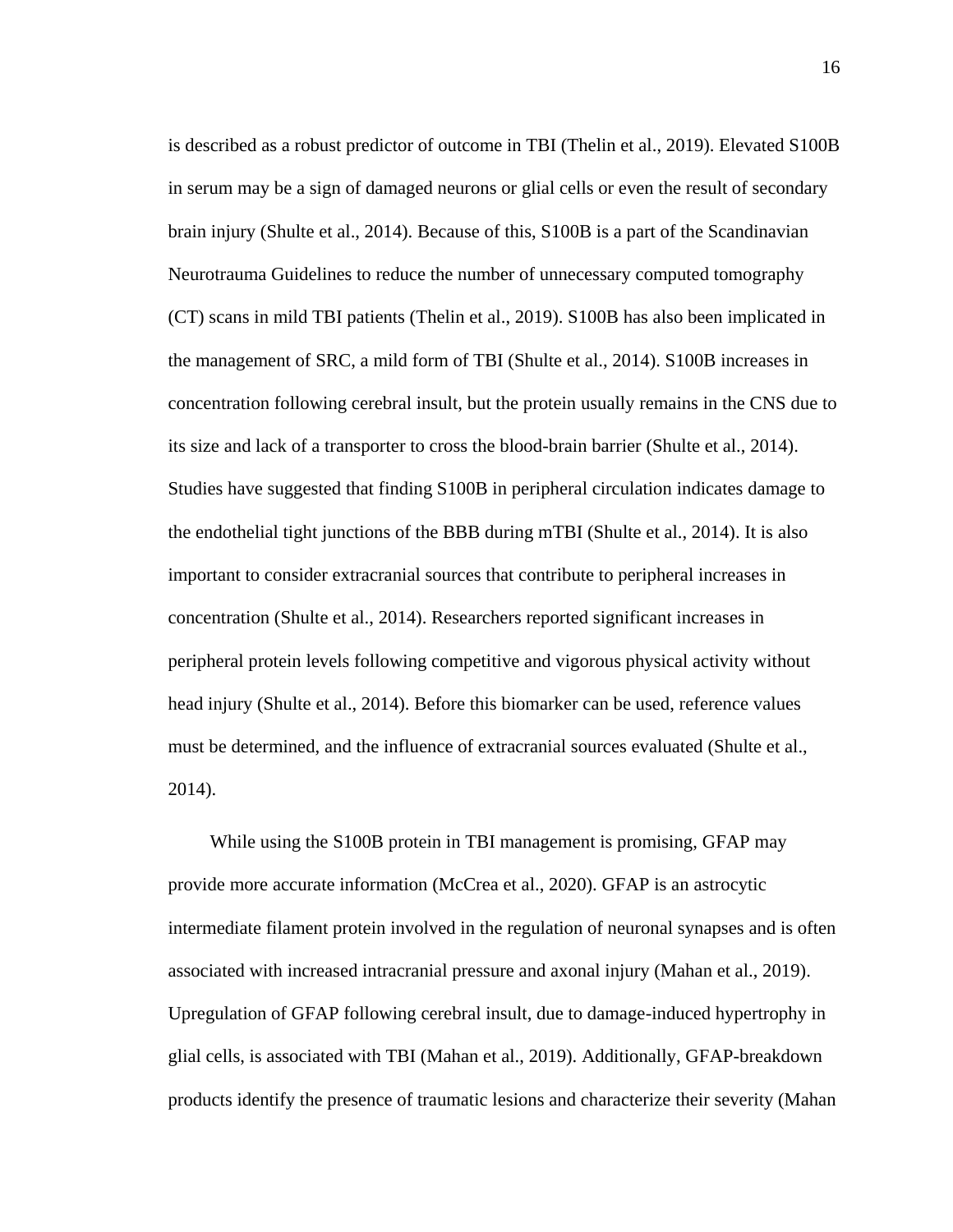et al., 2019). In cases of concussed athletes, serum GFAP concentrations were significantly increased during the acute post-injury period and 24-48 hours post-injury when compared to controls (McCrea et al., 2020). GFAP levels of concussed athletes who lost consciousness (LOC) and those who developed post-traumatic amnesia (PTA) were even further increased when compared to concussed athletes with no LOC or PTA (McCrea et al., 2020).

Through ubiquitination, the enzyme UCH-L1 maintains neuronal health by removing abnormal proteins and preventing secondary brain injury (McCrea et al., 2020). Studies report increased serum UCH-L1 in cases of TBI. (Mahan et al., 2019). When compared to control groups, athletes presenting with concussion had significant serum increases in UCH-L1 levels during the acute post-injury period (McCrea et al., 2020). By 24-48 hours post-injury, UCH-L1 levels were similar in the concussion and control groups (McCrea et al., 2020). In contrast to other protein biomarkers, UCH-L1 levels were significantly lower in concussed athletes at the asymptomatic time point (McCrea et al., 2020). The United States Food and Drug Administration approved both GFAP and UCH-L1 for clinical use in determining whether or not an intracranial injury is present (McCrea et al., 2020). If intracranial injury is predicted, future studies should aim to identify levels of GFAP and UCH-L1 that may correspond with neurological deficits.

Some of the other serum biomarkers indicated in TBI management are neuronspecific enolase (NSE), NF-L, and tau. Similar to UCH-L1, concussed athletes showed significant increases in tau during the acute post-injury period, while at 24-48 hours postinjury, levels were significantly lower than control groups (McCrea et al., 2020). While tau correlated strongly with TBI, NSE and NF-L correlated to a lesser extent (Thelin et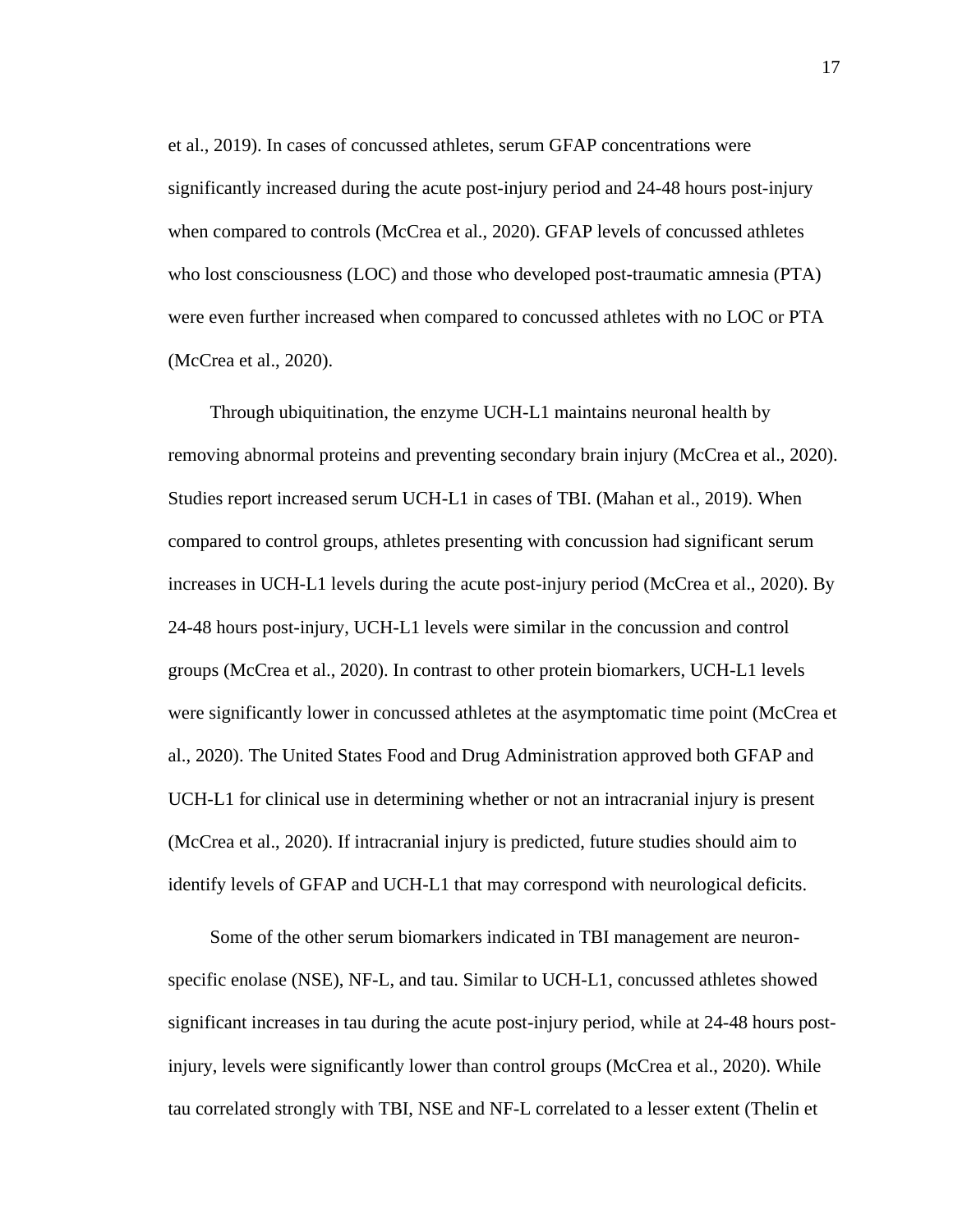al., 2019). Notably, all biomarkers associated with TBI, except NF-L, decreased over time following injury (Thelin et al., 2019). Since NF-L levels continued to increase in the weeks after injury, this biomarker may be useful in evaluating TBI in later stages (Thelin et al., 2019). Additionally, the long-lasting effects of NF-L should be explored in relation to sequelae associated with TBI (Thelin et al., 2019).

#### **PTE Biomarkers**

Several protein biomarkers have been used to characterize patients with epilepsy in comparison to controls with convulsive seizures initiated by other events (Pitkänen et al., 2020). Examples of protein markers with this ability are soluble intercellular adhesion molecule 5 (sICAM-5), the IL-6 cytokine, and S100B, which distinguishes between patients with focal seizures and controls (Pitkänen et al., 2020). Studies also found that patients with epilepsy had significantly elevated serum levels of S100B (Liang et al., 2019). Additionally, an animal model demonstrated that an oral anti-epileptic reagent reduced glial cell proliferation and S100B proteins (Liang et al., 2019). This decrease in S100B correlated with reduced epileptic seizures (Liang et al., 2019). The proteins GFAP and UCH-L1 are associated with initial TBI severity, and both differentiated epileptic seizures from psychogenic nonepileptic seizures (Pitkänen et al., 2020). Complement components such as C3, C4, and C1 inhibitor also identify epileptic patients (Pitkänen et al., 2020). Proteins HMGB-1 and IL-1ß, both associated with TBI, predicted seizure frequency (Pitkänen et al., 2020). The tau protein is known to correlate to longer recovery following mild TBI, and studies have shown increased tau levels following seizures and status epilepticus (Pitkänen et al., 2020). This increase could be both indicative and predictive of underlying neurophysiological processes (Pitkänen et al., 2020).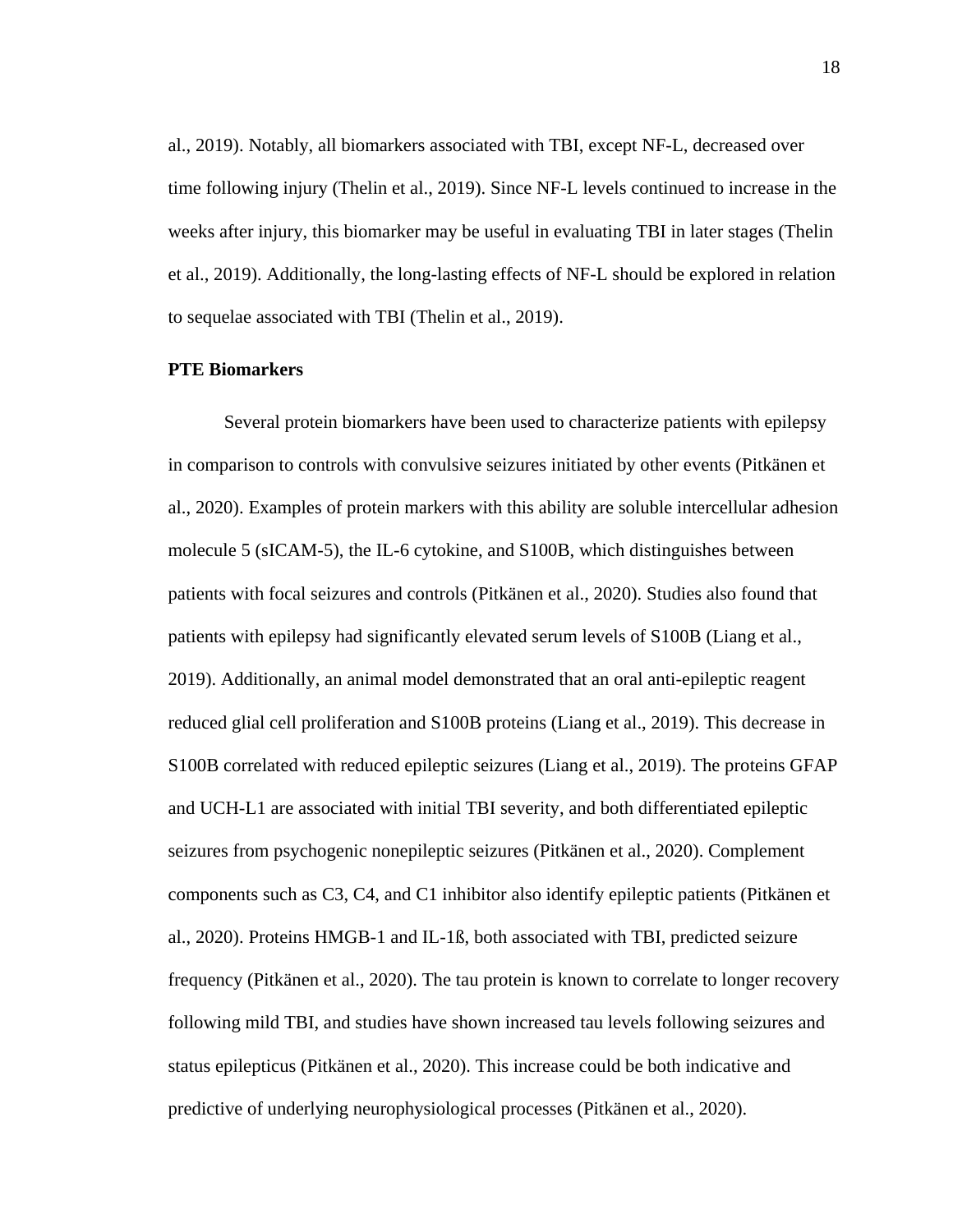Genetic biomarkers may offer insight into genetic mutations related to disease development and severity (Pitkänen et al., 2020). In TBI patients, genetic biomarkers may allow providers to identify patients with an increased risk for the development of PTE (Pitkänen et al., 2020). Early identification of these patients may lead to trials of antiepileptic agents, decreasing the occurrence of PTE in patients with known genetic variants (Pitkänen et al., 2020). Several potential genetic markers have been identified, including GAD1, SLC1A1, and SLC1A3 (Pitkänen et al., 2020). The GAD1 gene encodes the enzyme glutamic acid decarboxylase 1, which is responsible for the synthesis of the inhibitory neurotransmitter GABA (Pitkänen et al., 2020). Genetic variants in the GAD1 gene were associated with an increased risk of developing post-traumatic seizures (Pitkänen et al., 2020). The chief excitatory neurotransmitter is glutamate, and mutations in the glutamate transporter genes SLC1A1 and SLC1A3 were also associated with increased post-traumatic seizure risk (Pitkänen et al., 2020). Lastly, mutations in the IL-1 gene, coding for the cytokine IL-1ß, were also associated with an increased risk of PTE (Pitkänen et al., 2020).

Common serum biomarkers between TBI and PTE include GFAP, IL-1, HMGB-1, UCH-L1, tau, and S100B (Pitkänen et al., 2020). While each marker can be associated with the processes underlying TBI, more research is needed to establish relationships with epileptogenesis. Future studies should also aim to qualitatively and quantitatively characterize these biomarkers in relation to preventable TBI sequelae.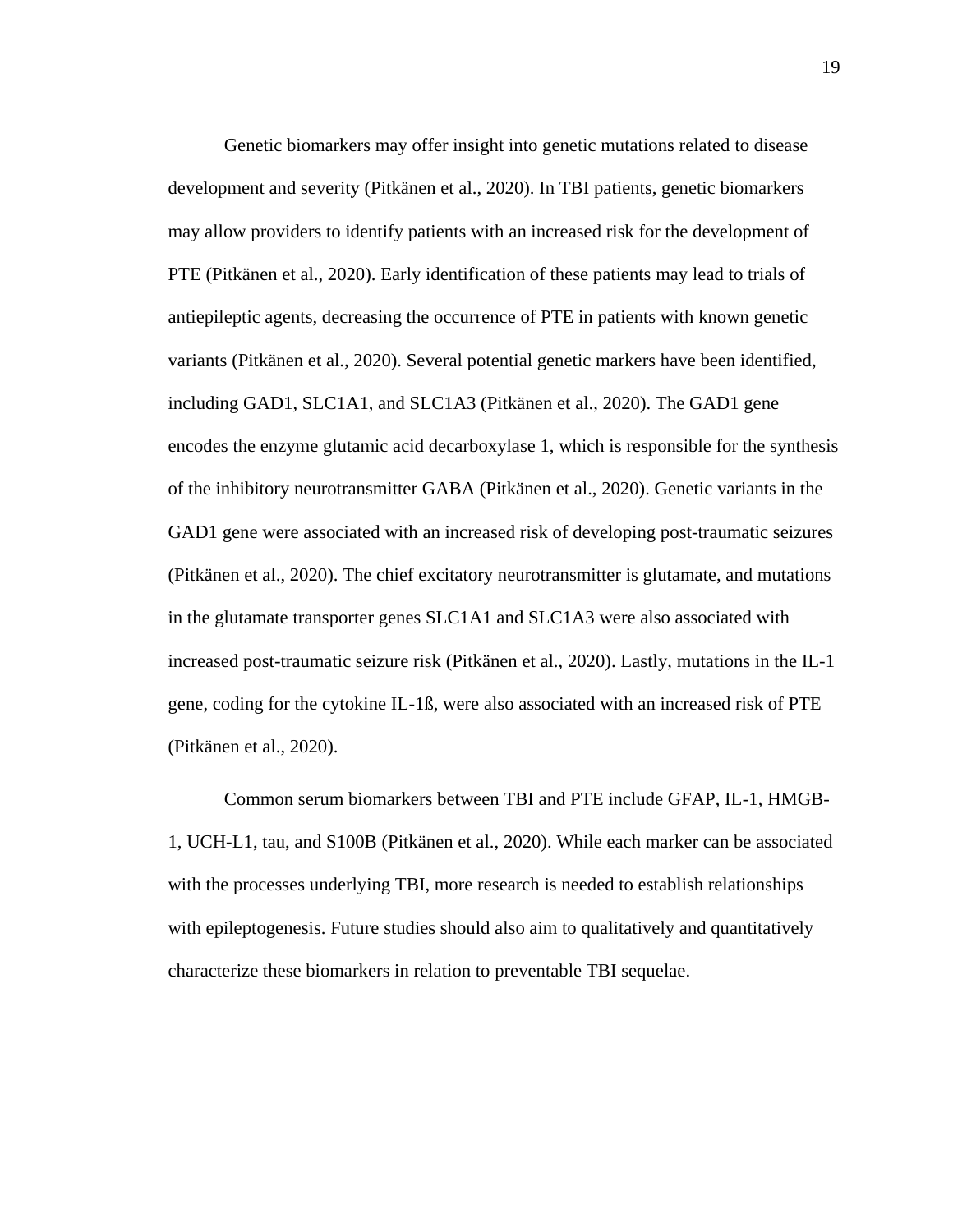# **RESEARCH STRATEGIES**

To complete this literature review, the search engine PubMed was used. Search criteria included terms such as traumatic brain injury, epidemiology, post-traumatic epilepsy, mild TBI, diffuse TBI, sport-related concussion, neuroinflammation, astrocytes, gliosis, and biomarkers. Information from the Centers for Disease Control and Prevention and the American Association of Neurological Surgeons was also examined. Results were narrowed down to include literature from the years 2015-2021 and relevant literature from peer-reviewed journals was evaluated.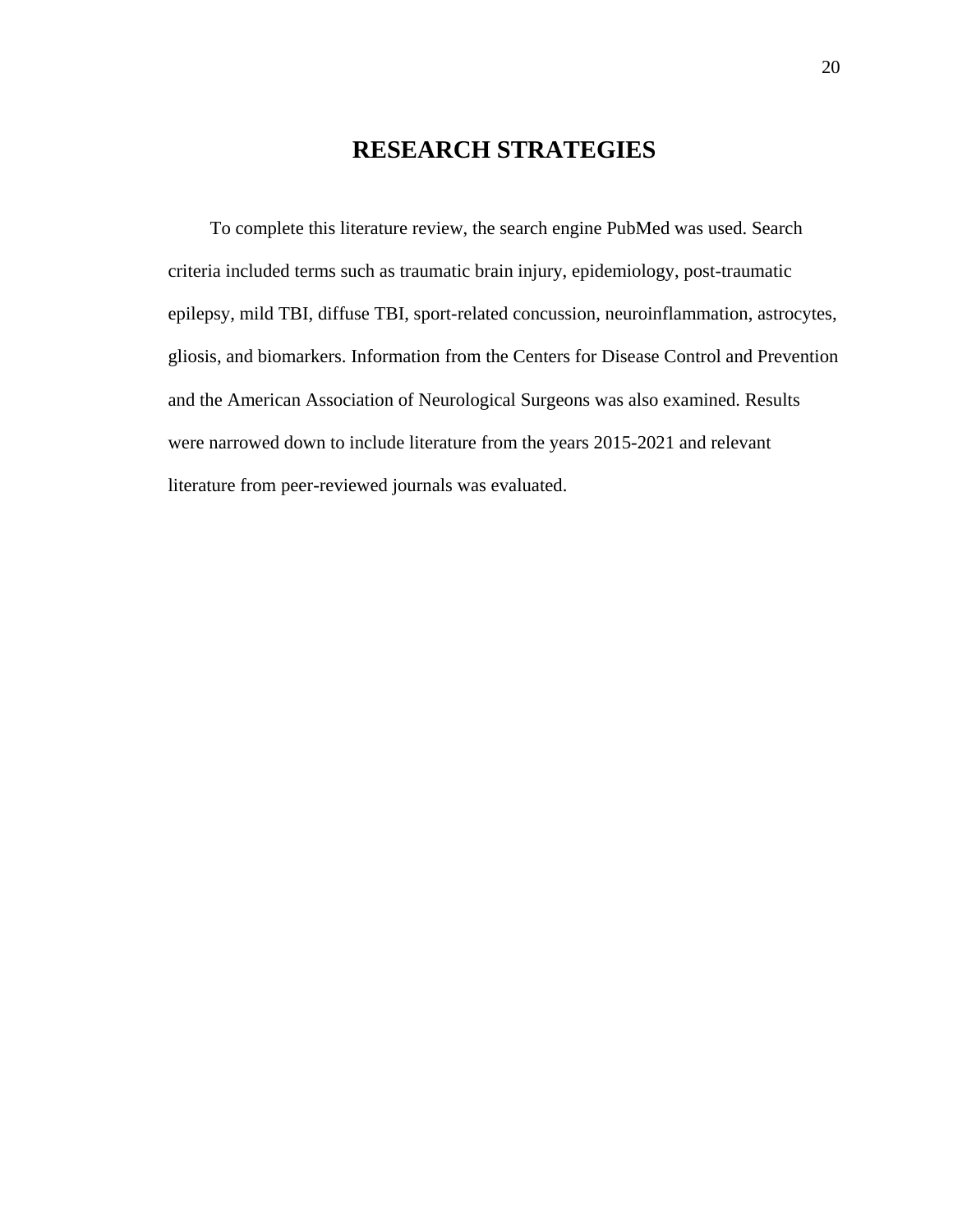# **RESULTS AND DISCUSSION**

During the coronavirus 2019 (COVID-19) pandemic, consideration should be given to the impact of the Severe Acute Respiratory Syndrome coronavirus 2 (SARS-CoV-2) virus on TBI patients. Early research shows that the virus can enter the CNS, either via the ACE2 receptor on olfactory neurons or by infecting immune cells with the ACE2 receptor that eventually cross the BBB (Nikbakht et al., 2020). Once in the CNS, neurological symptoms, including epilepsy, may be mediated by the upregulation of proinflammatory cytokines by astrocytes and microglia (Nikbakht et al., 2020). Neuropathological changes in infected patients included microglial activation and astrogliosis (Lou et al., 2021). This provides further evidence for the connection between neuroinflammation and epileptogenesis. Given the increased risk of PTE under normal circumstances, TBI patients may be particularly vulnerable to neurologic dysfunction if infected with the COVID-19 virus. Further information is needed regarding the mechanisms of SARS-CoV-2-induced epilepsy, especially in TBI patients.

To conclude, there are many factors to consider when exploring the relationship between TBI and PTE. Diagnostic biomarkers may offer insight into secondary injury processes and provide a preventative advantage. The interplay of several neuropathophysiological processes and mediators may contribute to PTE development. Further research should seek to establish causal relationships and identify targets for therapeutic intervention. With most cases of PTE being resistant to existing treatments, it is vital to identify the processes and ways to prevent, manage, and treat PTE.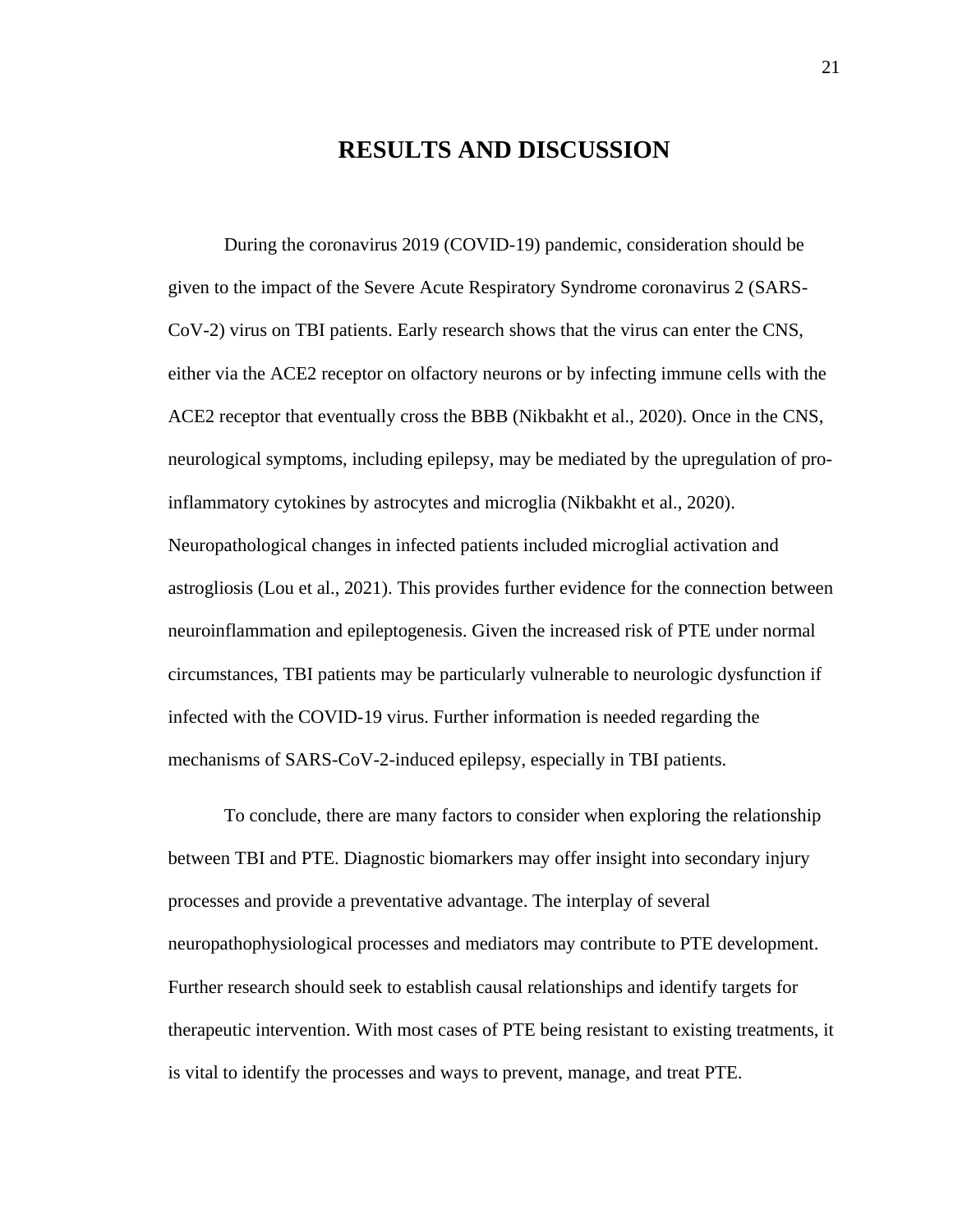# **REFERENCES**

- 1. Centers for Disease Control and Prevention. (2020, August 28). *Traumatic Brain Injury / Concussion*. Centers for Disease Control and Prevention. https://www.cdc.gov/traumaticbraininjury/index.html.
- 2. Webster, K. M., Sun, M., Crack, P., O'Brien, T. J., Shultz, S. R., & Semple, B. D. (2017). Inflammation in epileptogenesis after traumatic brain injury. *Journal of Neuroinflammation, 14*(1), 10. <https://doi.org/10.1186/s12974-016-0786-1>
- 3. Mahan, M. Y., Thorpe, M., Ahmadi, A., Abdallah, T., Casey, H., Sturtevant, D., Judge-Yoakam, S., Hoover, C., Rafter, D., Miner, J., Richardson, C., & Samadani, U. (2019). Glial fibrillary acidic protein (GFAP) outperforms S100 calcium-binding protein B (S100B) and ubiquitin C-terminal hydrolase L1 (UCH-L1) as predictor for positive computed tomography of the head in trauma subjects. *World Neurosurgery, 128*, e434-e444. <https://doi.org/10.1016/j.wneu.2019.04.170>
- 4. Meier, T. B., Huber, D. L., Bohorquez-Montoya, L., Nitta, M. E., Savitz, J., Teague, T. K., Bazarian, J. J., Hayes, R. L., Nelson, L. D., & McCrea, M. A. (2020). A prospective study of acute blood-based biomarkers for sport-related concussion. *Annals of Neurology, 87*(6), 907-920. <https://doi.org/10.1002/ana.25725>
- 5. Thelin, E., Al Nimer, F., Frostell, A., Zetterberg, H., Blennow, K., Nyström, H., Svensson, M., Bellander, B., Piehl, F., & Nelson, D. W. (2019). A serum protein biomarker panel improves outcome prediction in human traumatic brain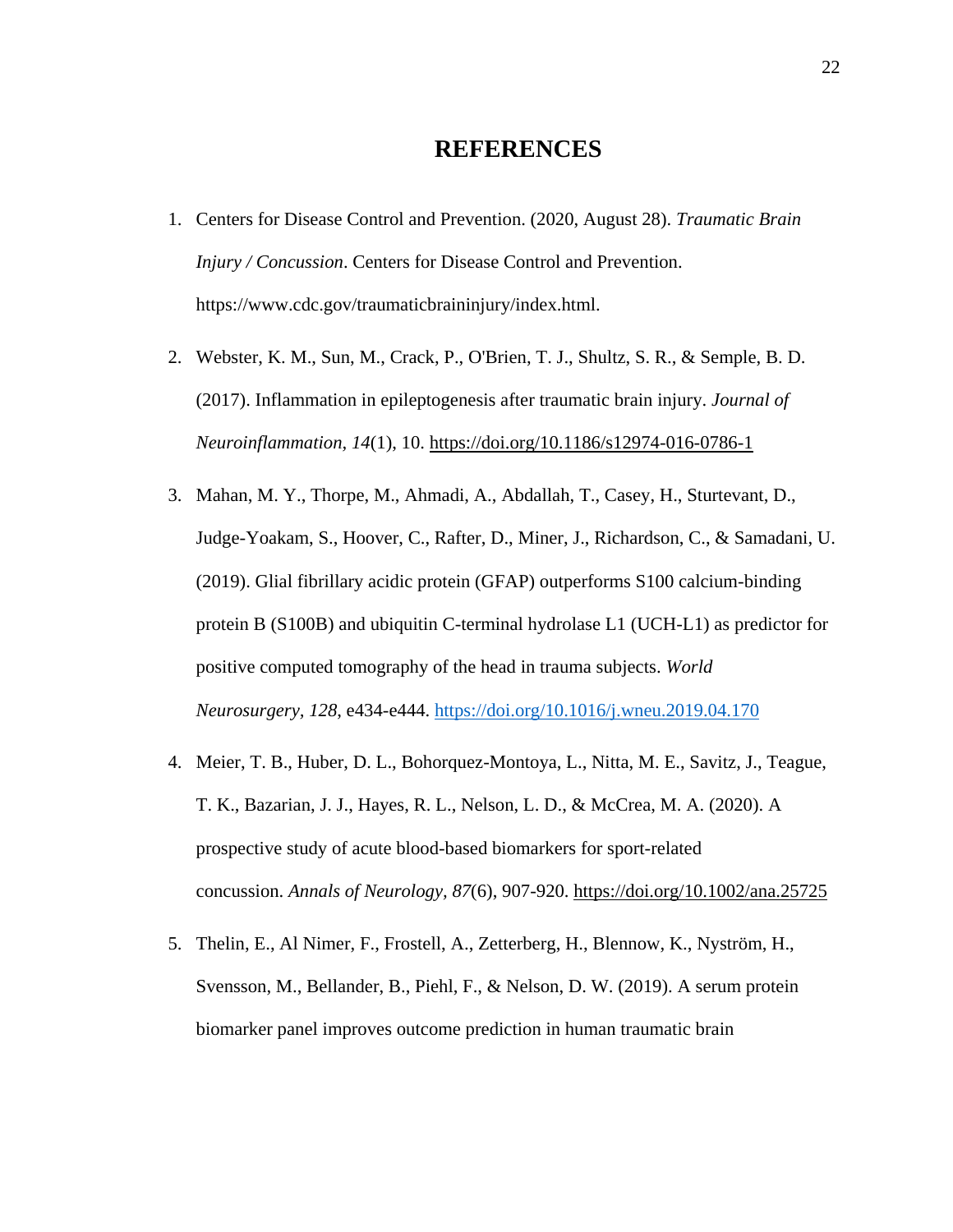injury. *Journal of Neurotrauma, 36*(20), 2850-

2862. <https://doi.org/10.1089/neu.2019.6375>

- 6. Maas, A. I. R., Menon, D. K., Adelson, P. D., Andelic, N., Bell, M. J., Belli, A., Bragge, P., Brazinova, A., Büki, A., Chesnut, R. M., Citerio, G., Coburn, M., Cooper, D. J., Crowder, A. T., Czeiter, E., Czosnyka, M., Diaz-Arrastia, R., Dreier, J. P., Duhaime, A., . . . Zumbo, F. (2017). Traumatic brain injury: Integrated approaches to improve prevention, clinical care, and research. *The Lancet Neurology, 16*(12), 987- 1048. [https://doi.org/10.1016/S1474-4422\(17\)30371-X](https://doi.org/10.1016/S1474-4422(17)30371-X)
- 7. Araki, T., Yokota, H., & Morita, A. (2017). Pediatric traumatic brain injury: Characteristic features, diagnosis, and management. *Neurologia Medico-Chirurgica, 57*(2), 82-93. <https://doi.org/10.2176/nmc.ra.2016-0191>
- 8. Agarwal, MD, N., Thakkar, R., & MD, FAANS, K. T. (2021). *Sports-related Head Injury*. AANS. https://www.aans.org/Patients/Neurosurgical-Conditions-and-Treatments/Sports-related-Head-Injury.
- 9. Smith, E. B., Lee, J. K., Vavilala, M. S., & Lee, S. A. (2019). Pediatric traumatic brain injury and associated topics. *Anesthesiology Clinics, 37*(1), 119- 134. <https://doi.org/10.1016/j.anclin.2018.10.002>
- 10. McKeithan, L., Hibshman, N., Yengo-Kahn, A. M., Solomon, G. S., & Zuckerman, S. L. (2019). Sport-related concussion: Evaluation, treatment, and future directions. *Medical Sciences, 7*(3[\)https://doi.org/10.3390/medsci7030044](https://doi.org/10.3390/medsci7030044)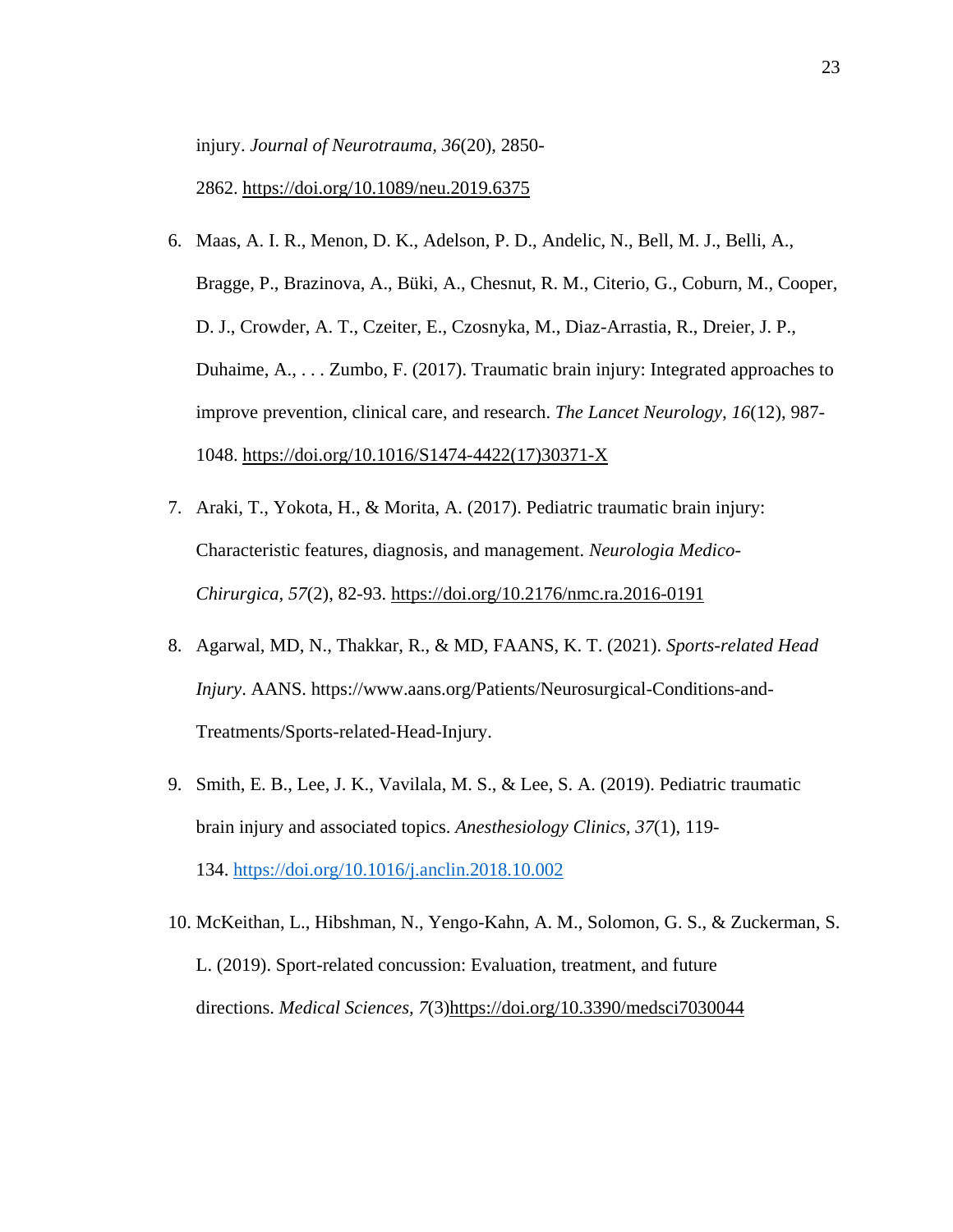- 11. VanItallie, T. B. (2019). Traumatic brain injury (TBI) in collision sports: Possible mechanisms of transformation into chronic traumatic encephalopathy (CTE). *Metabolism, 100*, 153943. <https://doi.org/10.1016/j.metabol.2019.07.007>
- 12. Shandra, Oleksii et al. "Repetitive Diffuse Mild Traumatic Brain Injury Causes an Atypical Astrocyte Response and Spontaneous Recurrent Seizures." *The Journal of neuroscience : the official journal of the Society for Neuroscience*vol. 39,10 (2019): 1944-1963. doi:10.1523/JNEUROSCI.1067-18.2018
- 13. Lasry, O., Liu, E. Y., Powell, G. A., Ruel-Laliberté, J., Marcoux, J., & Buckeridge, D. L. (2017). Epidemiology of recurrent traumatic brain injury in the general population: A systematic review. *Neurology*, *89*(21), 2198–2209. <https://doi.org/10.1212/WNL.0000000000004671>
- 14. Eyolfson, E., Khan, A., Mychasiuk, R., & Lohman, A. W. (2020). Microglia dynamics in adolescent traumatic brain injury. *Journal of Neuroinflammation, 17*(1), 326. [https://doi.org/1](https://doi.org/)0.1186/s12974-020-01994-z
- 15. Keith, K. A., & Huang, J. H. (2019). Animal Models of Post-Traumatic Epilepsy. *Diagnostics (Basel, Switzerland)*, *10*(1), 4. <https://doi.org/10.3390/diagnostics10010004>
- 16. Park, J. T., & Chugani, H. T. (2015). Post-traumatic epilepsy in children-experience from a tertiary referral center. *Pediatric Neurology, 52*(2), 174- 181. <https://doi.org/10.1016/j.pediatrneurol.2014.09.013>
- 17. Sharma, R., Leung, W. L., Zamani, A., O'Brien, T. J., Casillas Espinosa, P. M., & Semple, B. D. (2019). Neuroinflammation in post-traumatic epilepsy: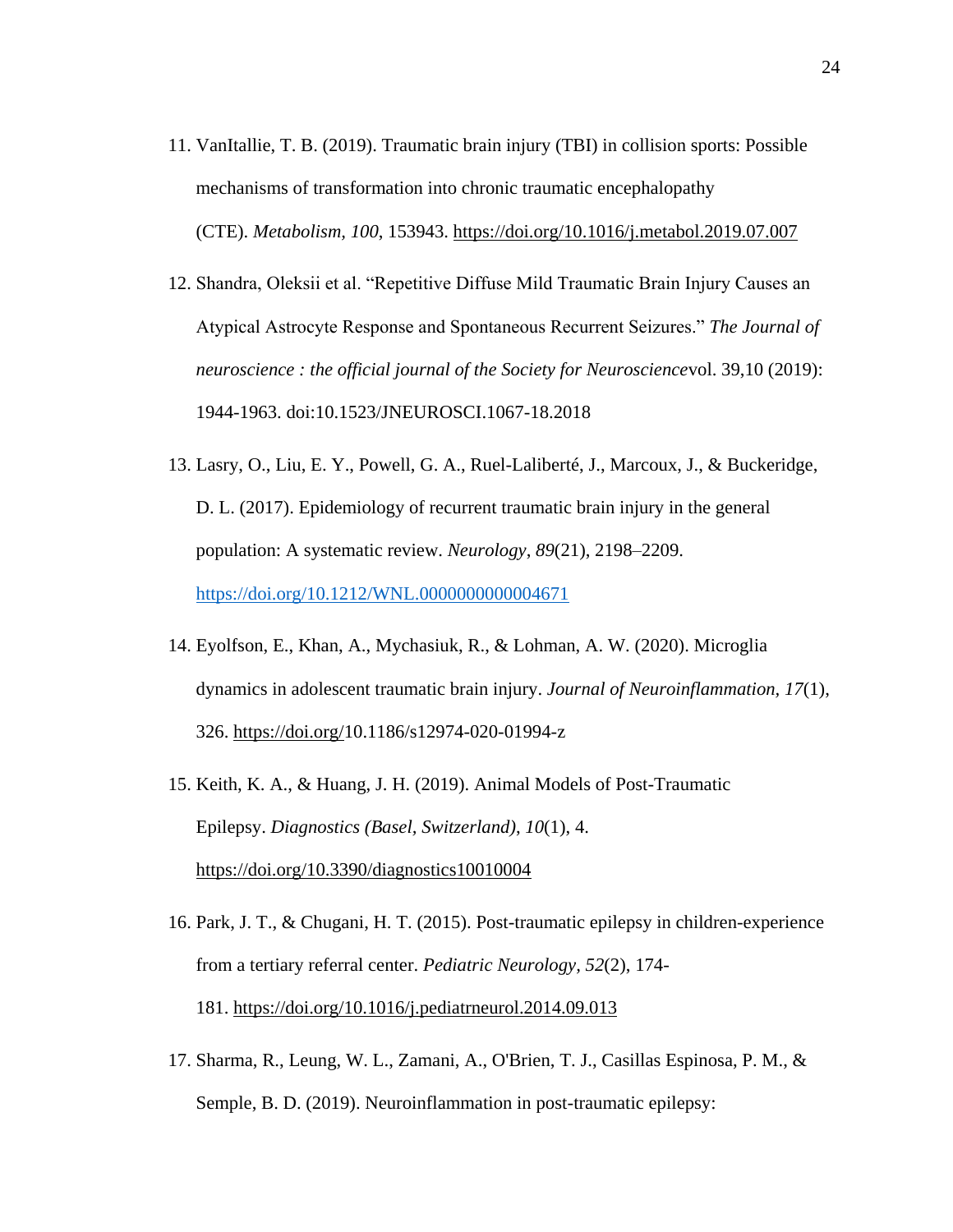Pathophysiology and tractable therapeutic targets. *Brain* 

*Sciences, 9*(11[\)https://doi.org/10.3390/brainsci9110318](https://doi.org/10.3390/brainsci9110318)

- 18. Perron, A. D., Brady, W. J., & Huff, J. S. (2001). Concussive convulsions: Emergency department assessment and management of a frequently misunderstood entity. *Academic Emergency Medicine: Official Journal of the Society for Academic Emergency Medicine, 8*(3), 296-298. [https://doi.org/1](https://doi.org/)0.1111/j.1553- 2712.2001.tb01312.x
- 19. Pekny, M., & Pekna, M. (2016). Reactive gliosis in the pathogenesis of CNS diseases. *Biochimica Et Biophysica Acta (BBA) - Molecular Basis of Disease, 1862*(3), 483-491. <https://doi.org/10.1016/j.bbadis.2015.11.014>
- 20. Liang, K., Mu, R., Liu, Y., Jiang, D., Jia, T., & Huang, Y. (2019). Increased serum S100B levels in patients with epilepsy: A systematic review and meta-analysis study. *Frontiers in Neuroscience, 13*, 456. <https://doi.org/10.3389/fnins.2019.00456>
- 21. Pitkänen, A., Paananen, T., Kyyriäinen, J., Das Gupta, S., Heiskanen, M., Vuokila, N., Bañuelos-Cabrera, I., Lapinlampi, N., Kajevu, N., Andrade, P., Ciszek, R., Lara-Valderrábano, L., Ekolle Ndode-Ekane, X., & Puhakka, N. (2020). Biomarkers for posttraumatic epilepsy. *Epilepsy & Behavior,* ,

107080. <https://doi.org/10.1016/j.yebeh.2020.107080>

22. Schulte, S., Podlog, L. W., Hamson-Utley, J. J., Strathmann, F. G., & Strüder, H. K. (2014). A systematic review of the biomarker S100B: Implications for sport-related concussion management. *Journal of Athletic Training, 49*(6), 830- 850. [https://doi.org/1](https://doi.org/)0.4085/1062-6050-49.3.33